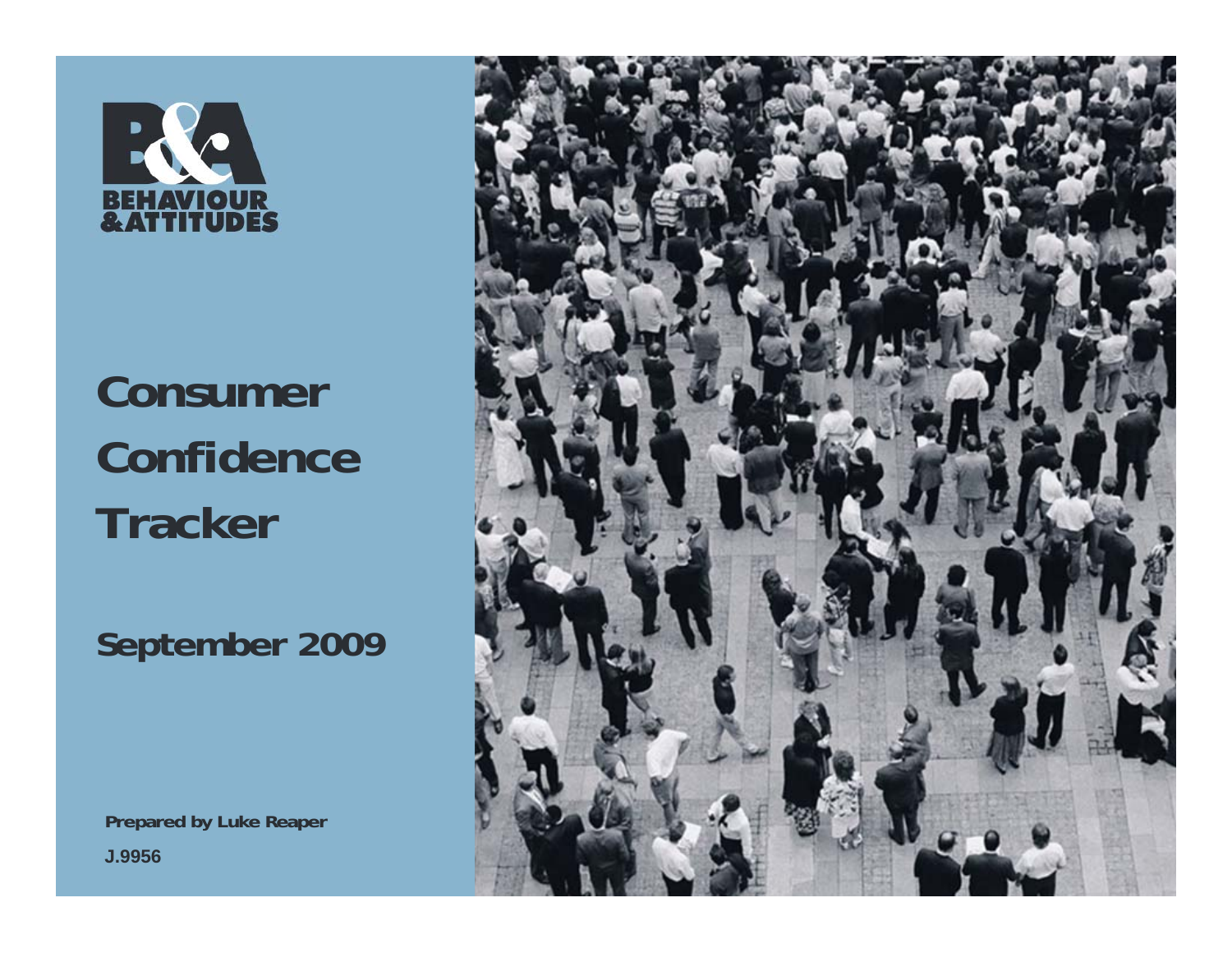## **Introduction**

- $\bullet$  This report presents the findings of the latest phase of the Behaviour & Attitudes' Consumer Confidence Tracker.
- $\bullet$  Survey results for each phase are based on a sample of 1,000 adults aged 16+, quota controlled in terms of age, gender, socio-economic class and region to reflect the profile of the adult population of the Republic of Ireland.
- $\bullet$  All interviewing on the survey is conducted on our bi-monthly face-to-face Barometer by trained members of the B&A field force working under ESOMAR guidelines.
- $\bullet$ Fieldwork on the latest wave was carried out between  $28<sup>th</sup>$  August -  $8<sup>th</sup>$  September 2009.
- $\bullet$  At the end of this report we have also included some of the latest CSO figures on GNP, retail sales, unemployment and inflation.
- $\bullet$  The figures contained within the B&A Consumer Confidence Barometer have an estimated margin of error  $\pm$  3.2%.

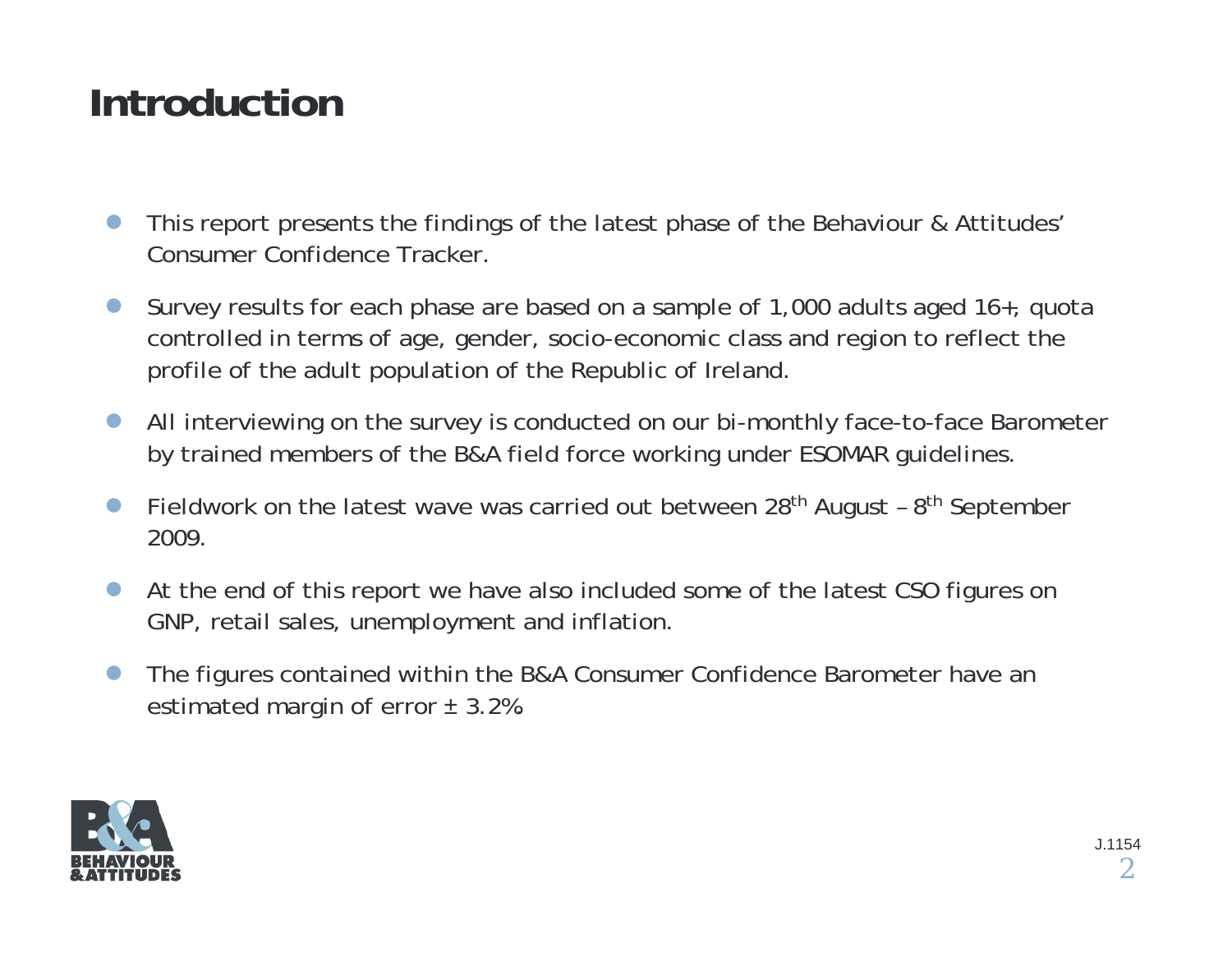# **Summary**

- $\bullet$  While negative perceptions are still pervading society, the extent of perceived negativity regarding the economy – looking forward one year - is showing signs of easing. (Note this survey was conducted pre the NAMA launch.)
- $\bullet$  People are still however showing fears for their personal finances and about their future prospects in terms of income and job security.
- $\bullet$  Not surprisingly, purchasing intentions for the year ahead have taken a hit. Do note that the Commission on Taxation Report was launched during the fieldwork period, with no firm indications from the Government as to which elements might be implemented.
- $\bullet$  Despite the decline in purchasing intentions, the intention to save has weathered the storm better, although two thirds still tell us they will save less over the next year, presumably as shrinking incomes are used for day-to-day expenditure.
- $\bullet$  The latest CSO retail sales estimates for August 2009 register a month on month decrease in both value and volume terms, which echoes how consumers are viewing their potential to spend in this survey. However, there is some evidence that the rate of the economic decline has slowed.

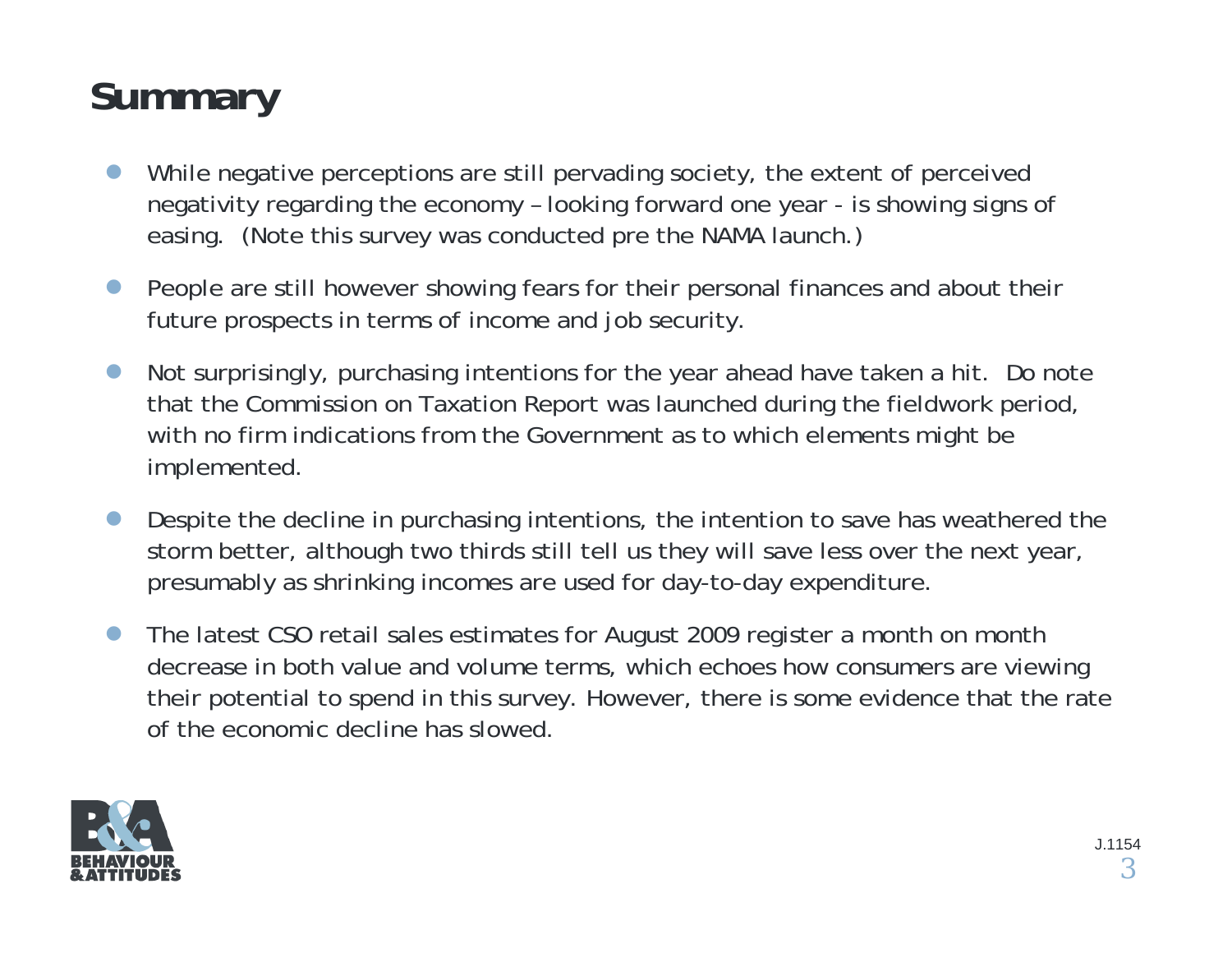## **Summary**

 $\bullet$  The table below summarises the net scores for each element of September 2009 compared to previous waves.

|                                               | <b>Pre 2008</b><br><b>Historic Low</b> |                            | 2008              |       |       |       |       | 2009              |       |       |       |
|-----------------------------------------------|----------------------------------------|----------------------------|-------------------|-------|-------|-------|-------|-------------------|-------|-------|-------|
|                                               | <b>Date</b>                            | <b>Net</b><br><b>Score</b> | <b>Net Scores</b> |       |       |       |       | <b>Net Scores</b> |       |       |       |
| <b>UNWTD. SAMPLE</b>                          | Date                                   | Score                      | Jan               | Mar   | July  | Sept  | Oct   | <b>Dec</b>        | Mar   | May   | Sept  |
|                                               | $\%$                                   | %                          | %                 | %     | %     | %     | %     | %                 | %     | %     | %     |
| Economy - looking back a year                 | <b>Nov '02</b>                         | $-62$                      | $-41$             | $-55$ | $-69$ | $-73$ | $-77$ | $-79$             | $-88$ | $-93$ | $-91$ |
| Economy - looking forward one<br>year         | <b>Nov '02</b>                         | $-63$                      | $-42$             | $-56$ | $-66$ | $-67$ | $-65$ | $-69$             | $-74$ | $-76$ | $-65$ |
| Personal finance - looking back<br>a year     | <b>Nov '02</b>                         | $-40$                      | $-12$             | $-9$  | $-32$ | $-48$ | $-43$ | $-50$             | $-57$ | $-62$ | $-67$ |
| Personal income - looking<br>forward a year   | <b>Nov '02</b>                         | $-20$                      | 3                 | $-1$  | $-20$ | $-26$ | $-38$ | $-44$             | $-54$ | $-63$ | $-63$ |
| Personal assets - looking<br>forward one year | Jan'02                                 | $-2$                       | $-4$              | $-20$ | $-19$ | $-27$ | $-38$ | $-39$             | $-55$ | $-53$ | $-55$ |
| Purchasing intentions - the<br>year ahead     | <b>Nov '02</b>                         | $-24$                      | $-5$              | $-13$ | $-28$ | $-34$ | $-43$ | $-51$             | $-61$ | $-55$ | $-60$ |
| Savings - the year ahead                      | <b>Nov '02</b>                         | $-35$                      | $-13$             | $-4$  | $-35$ | $-34$ | $-50$ | $-52$             | $-56$ | $-56$ | $-60$ |

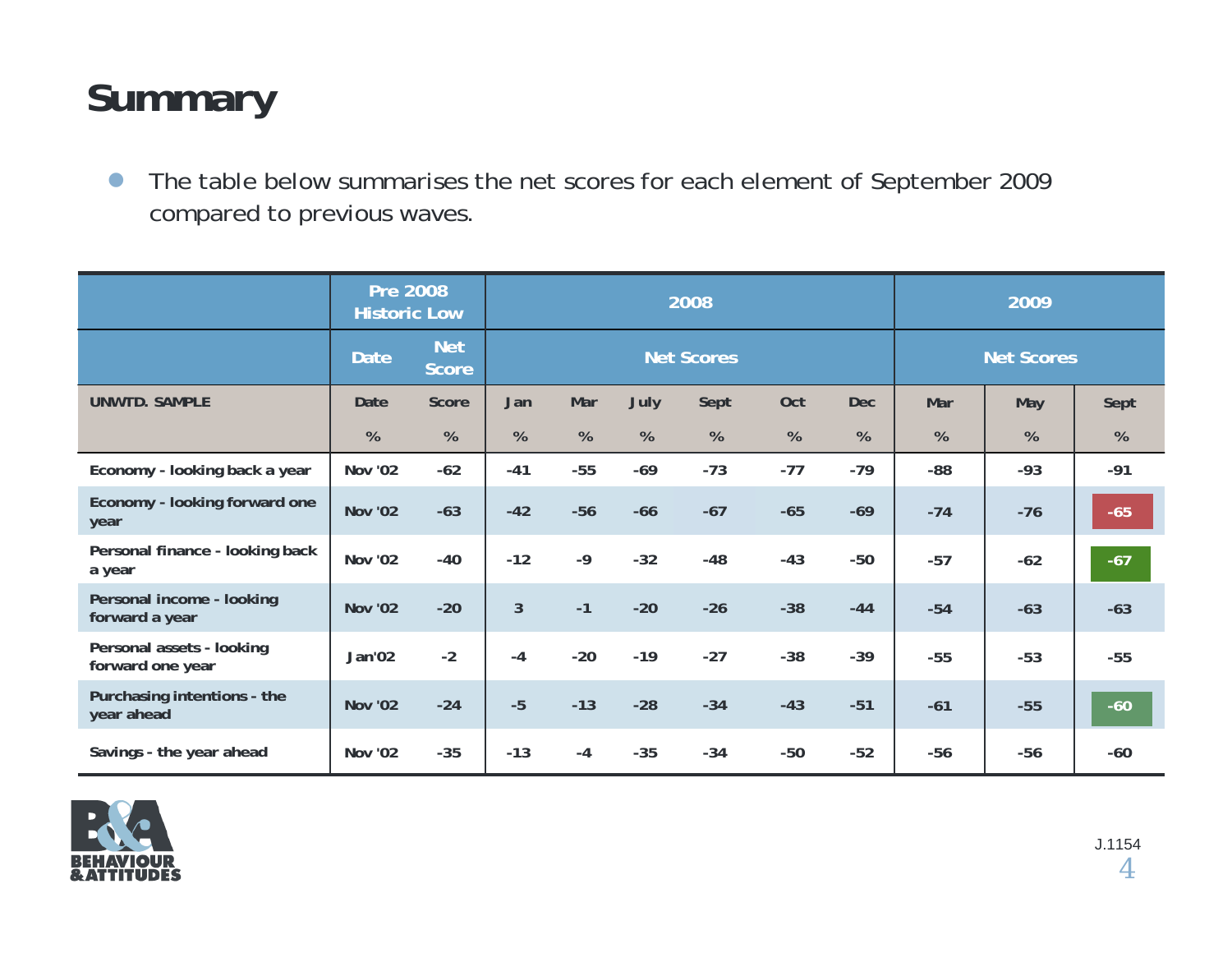## **Economy – Looking Back**





**Q.1 Thinking about the economy as a whole, do you think that the country is better off, worse off, or about the same as last year?**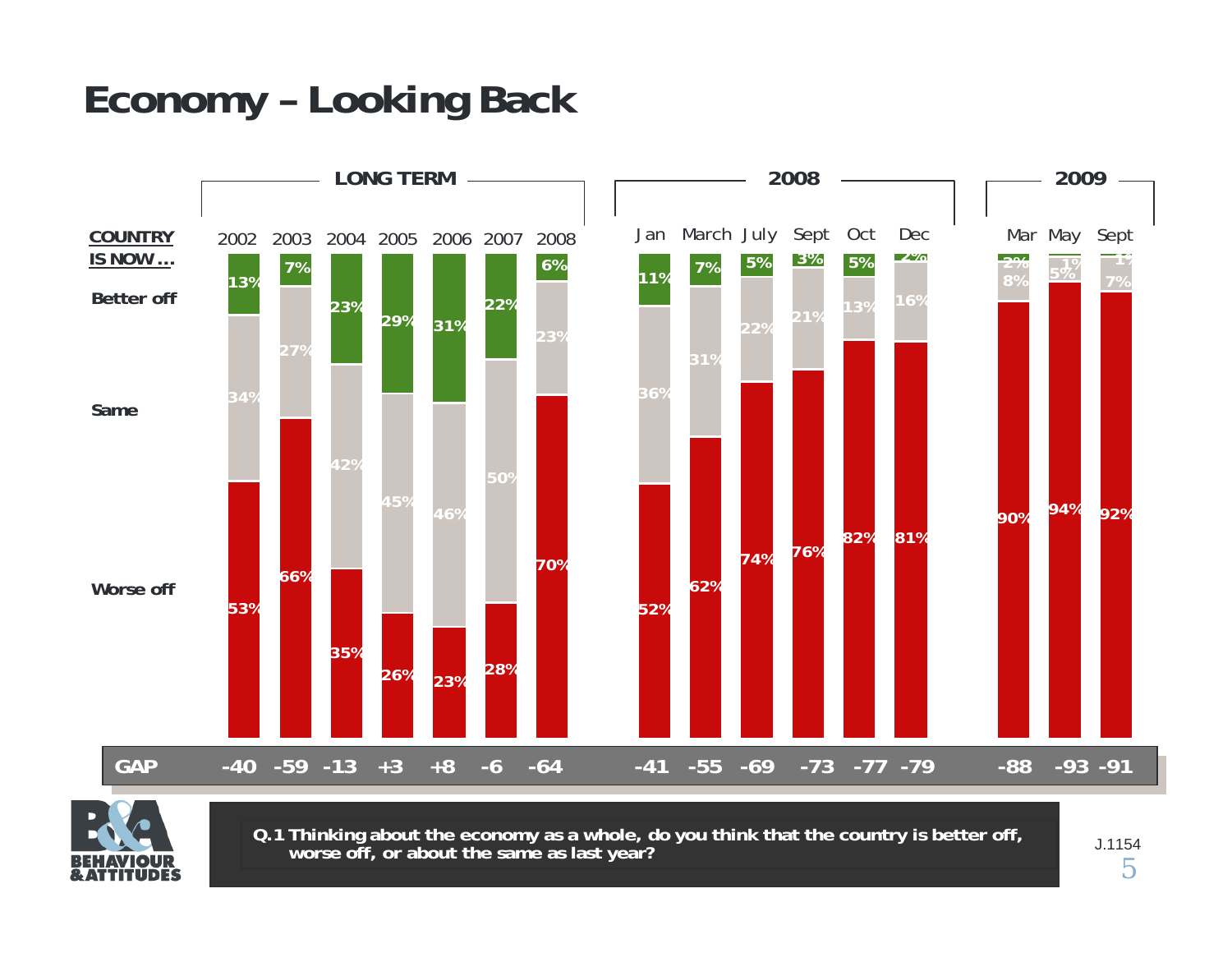## **Economy – Looking Forward**





**Q.2 And what about the coming year, do you think that the country will be better off, worse off or about the same as this year?**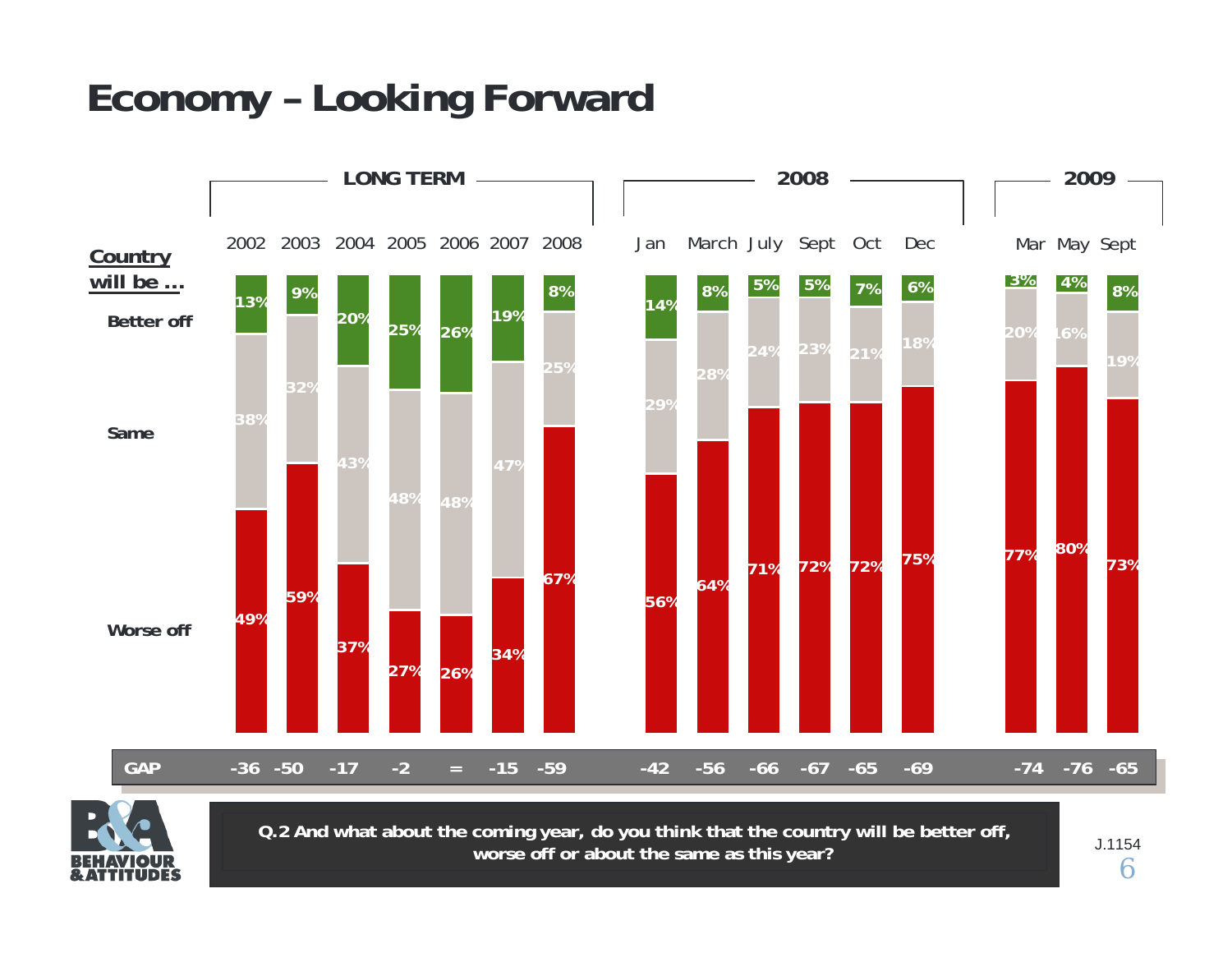## **Balance Of Opinion Economy**



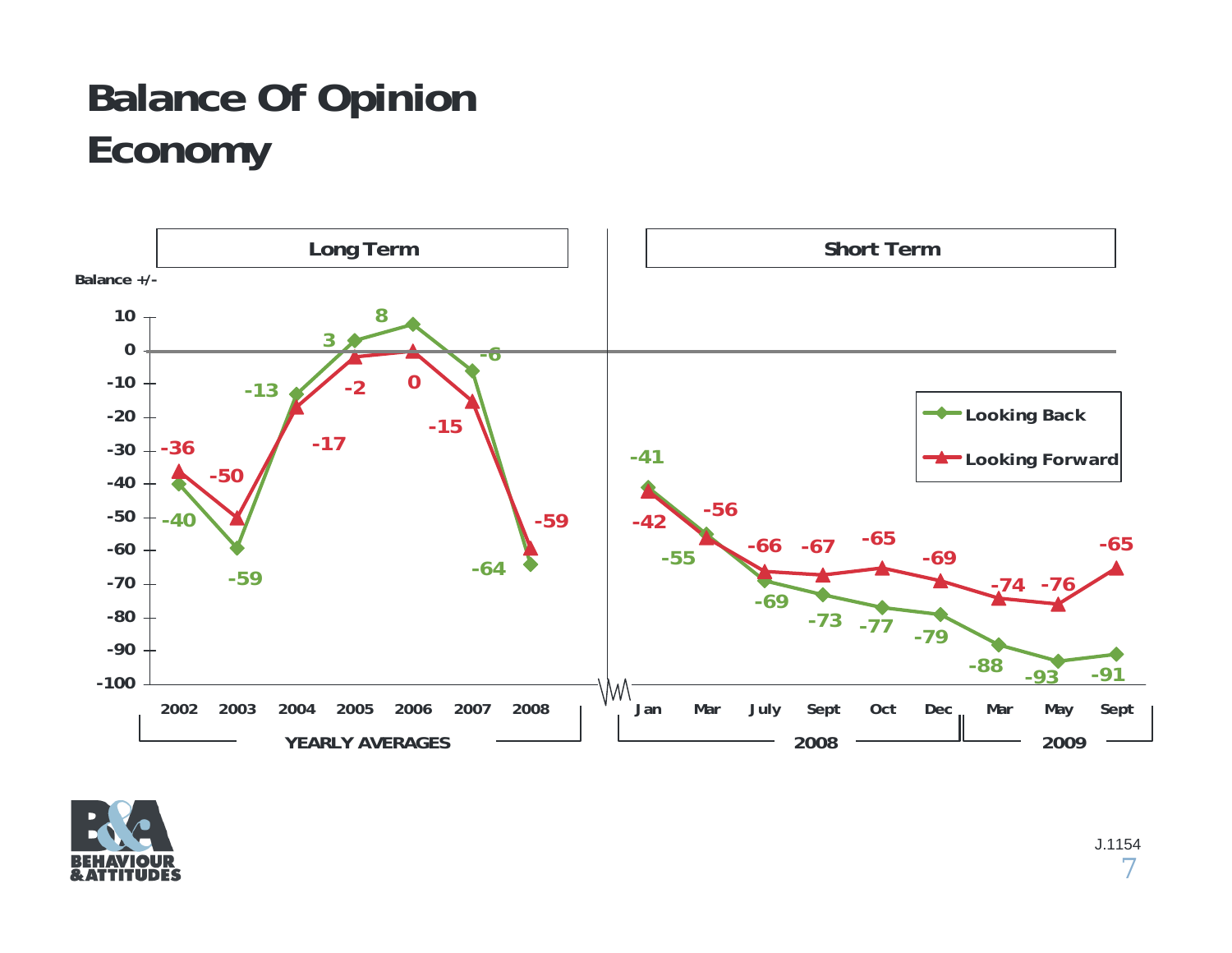## **Personal Finances – Looking Back**





**Q.3 Do you feel better off financially, worse off financially or about the same compared to last year?**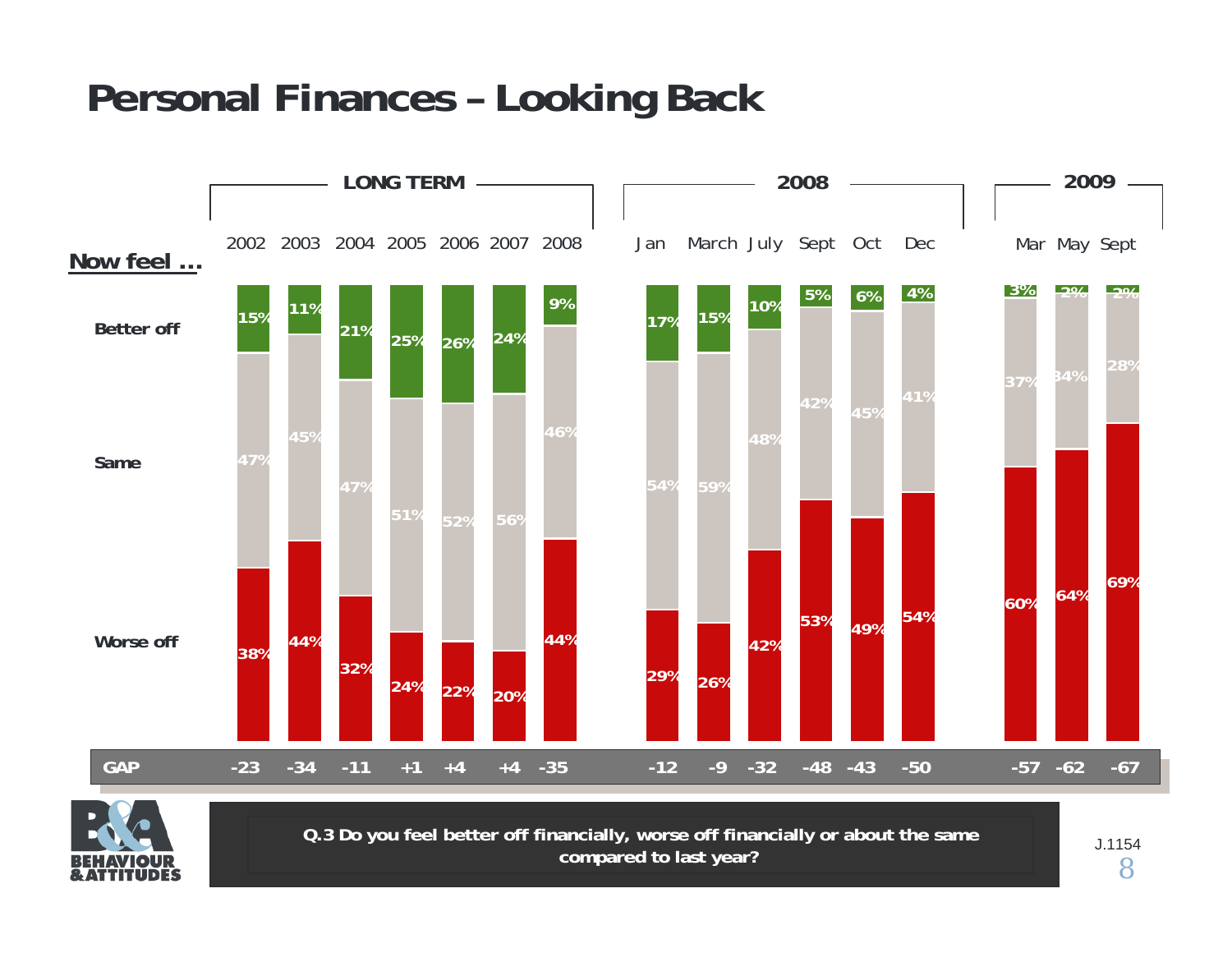## **Personal Finances – Looking Forward**





**Q.5**Do you expect your income in the next year, after inflation and taxes,  $\,$ **to be higher, lower or the same as in the last twelve months?**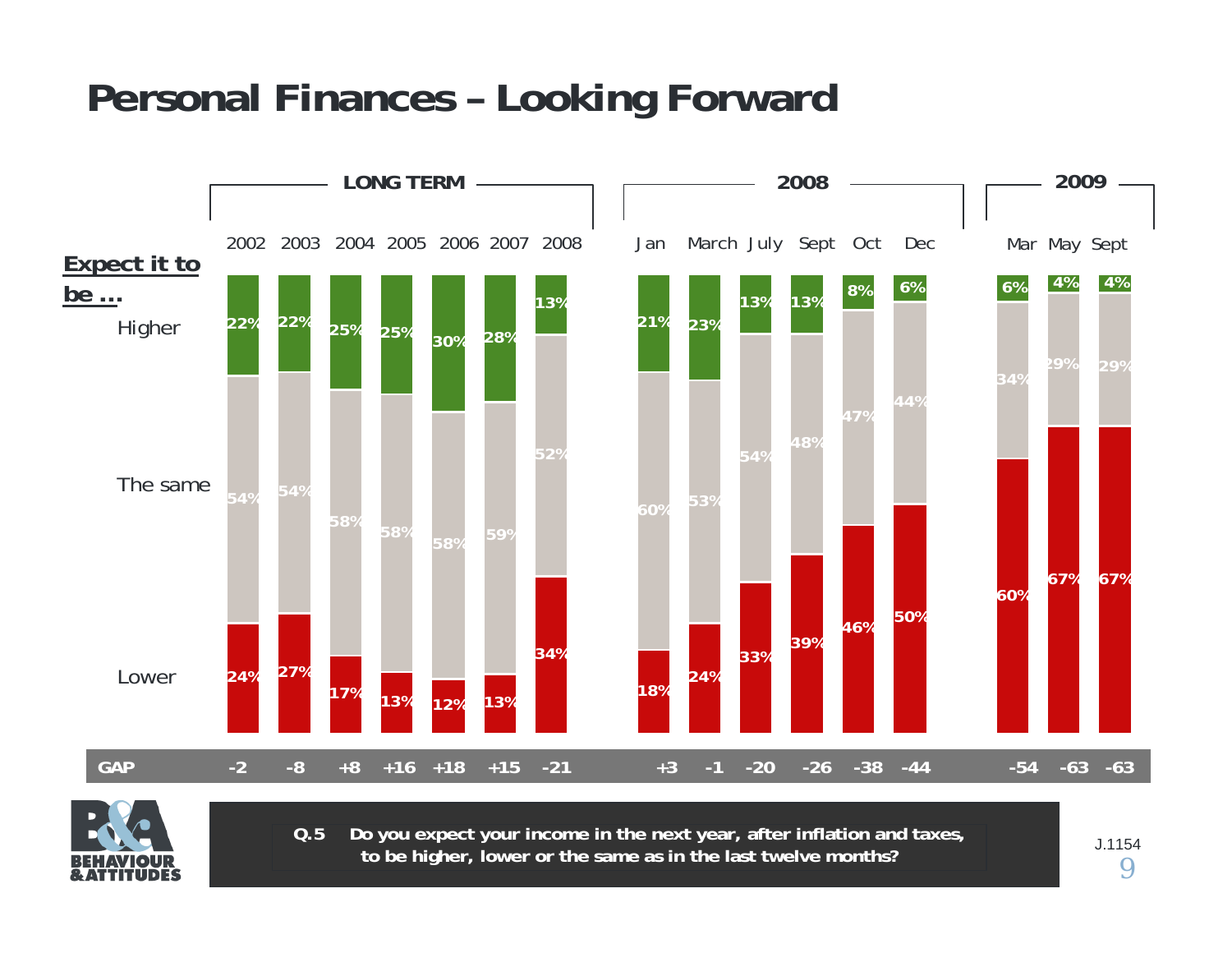## **Balance Of Opinion - Personal Finances**



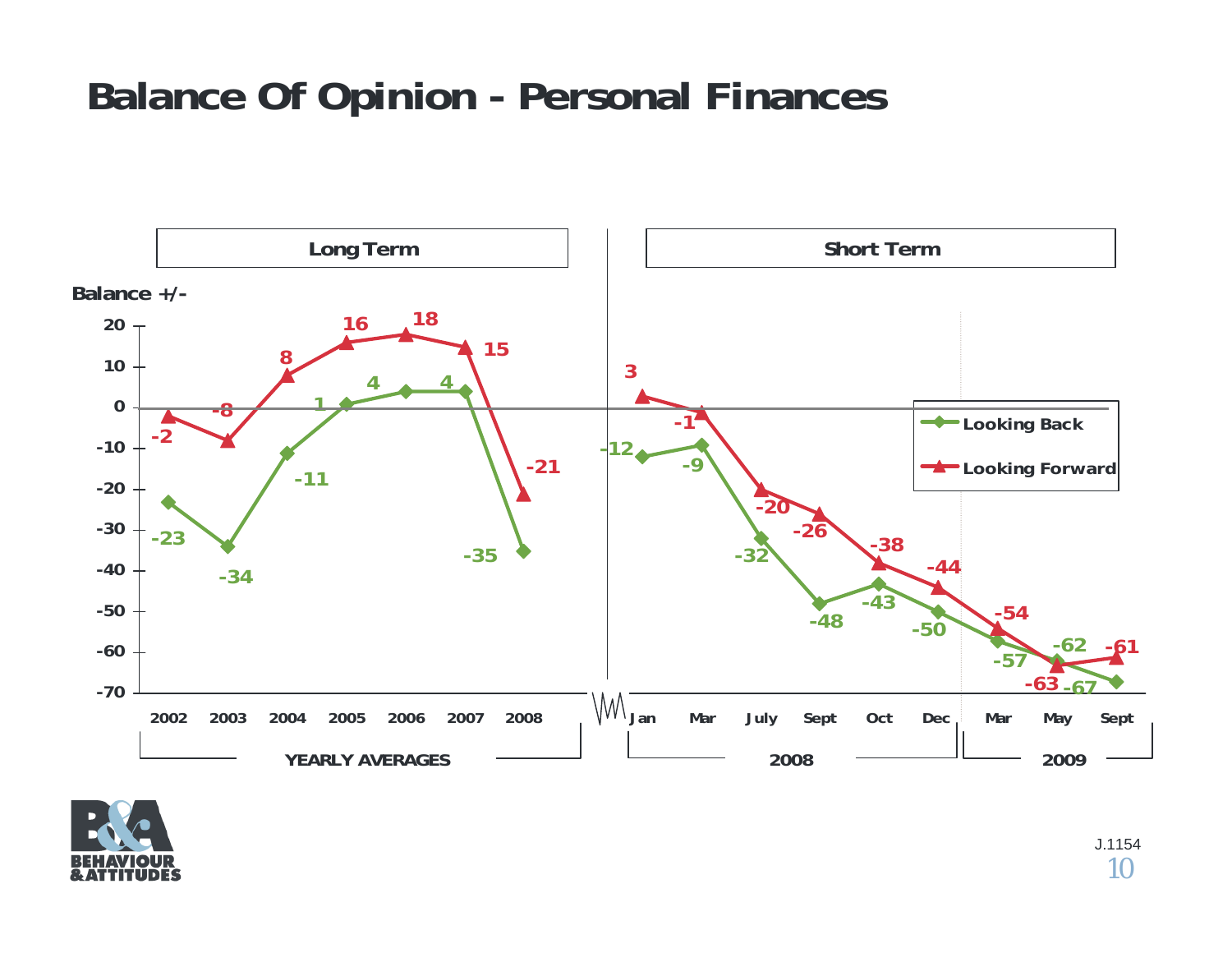## **General Economy Vs Personal Finances**

**Average of Looking Back & Forward**



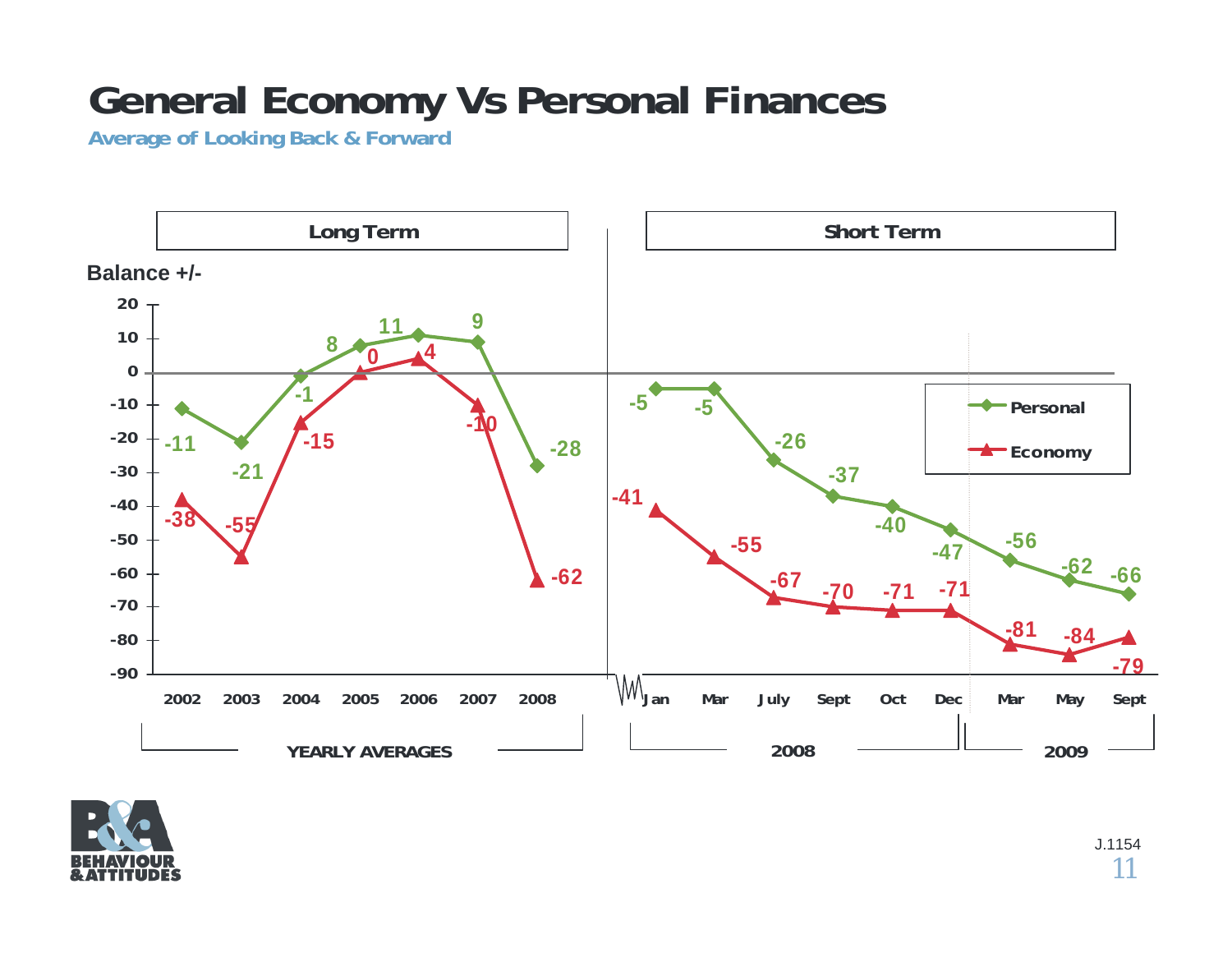## **Personal Assets– Looking Forward**





**Q.6 Do you expect your assets (your house, shares, pension entitlements, savings)**  In the next year to be higher, lower or the same as in the past year? PROBE: A lot or a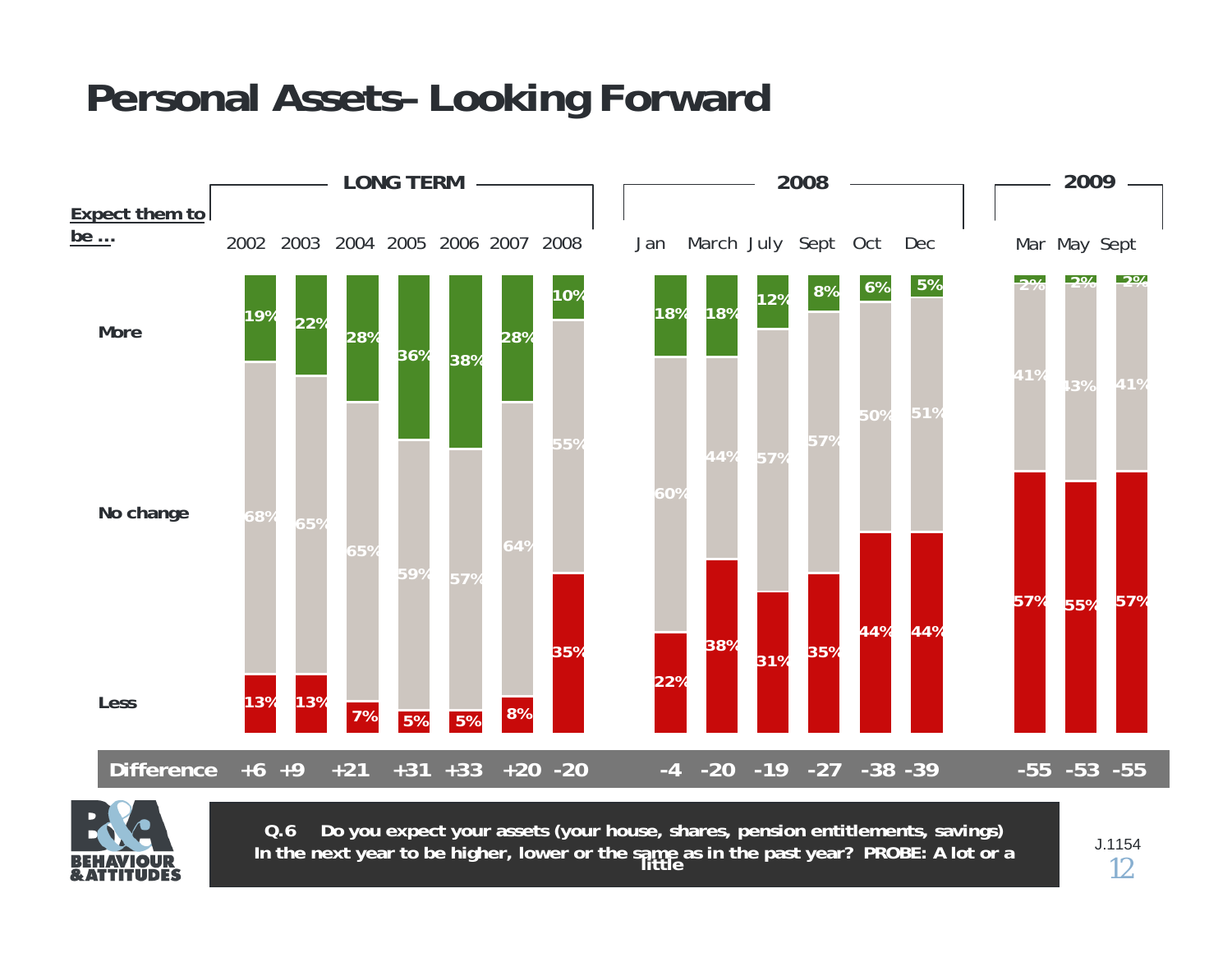## **Purchasing Goods And Services – Looking Forward**





**Q.7 In the year ahead, do you expect to purchase more, less or the same amount of goods and services as in the past year?**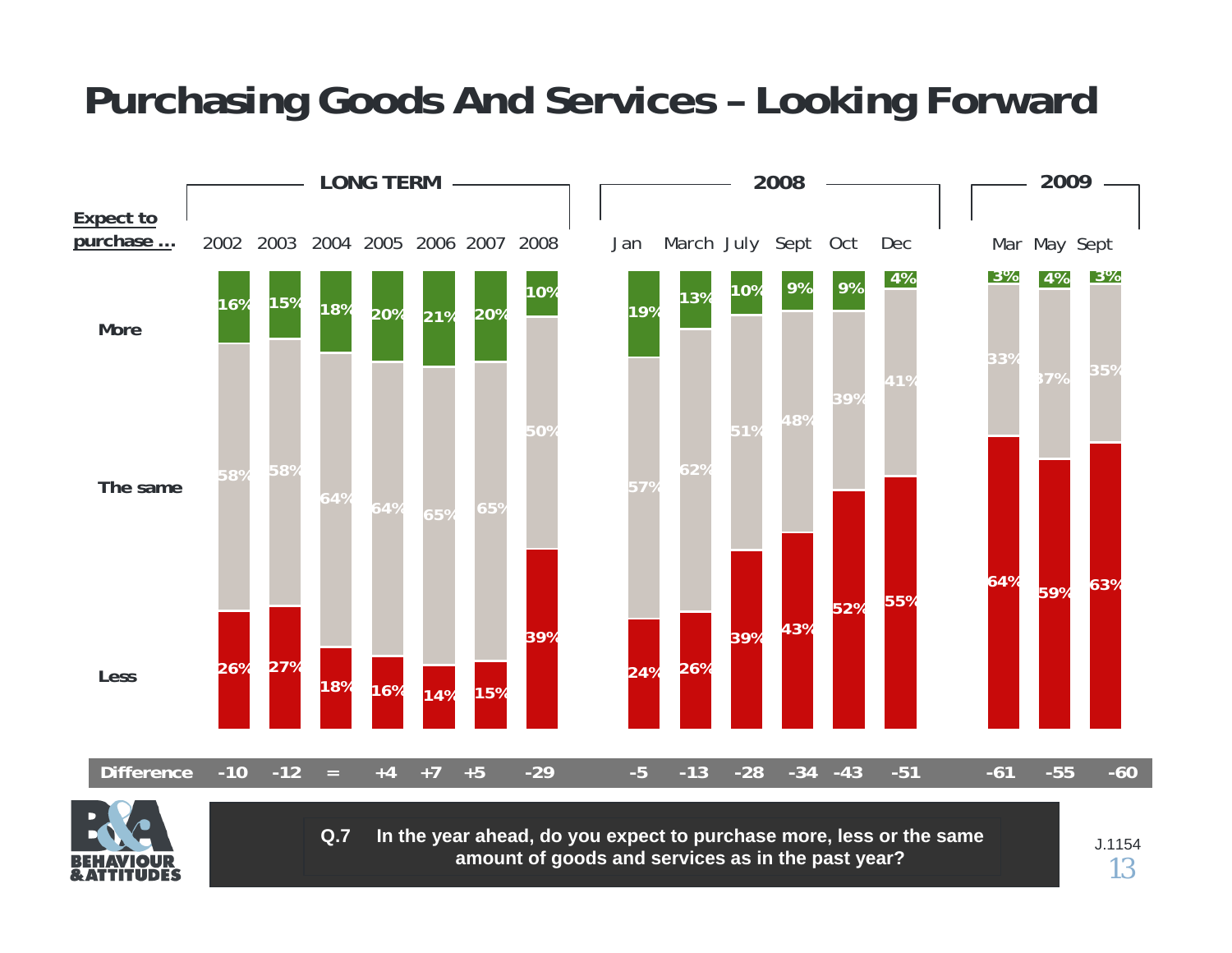## **Savings – Looking Forward**



**compared with the last twelve months?**

14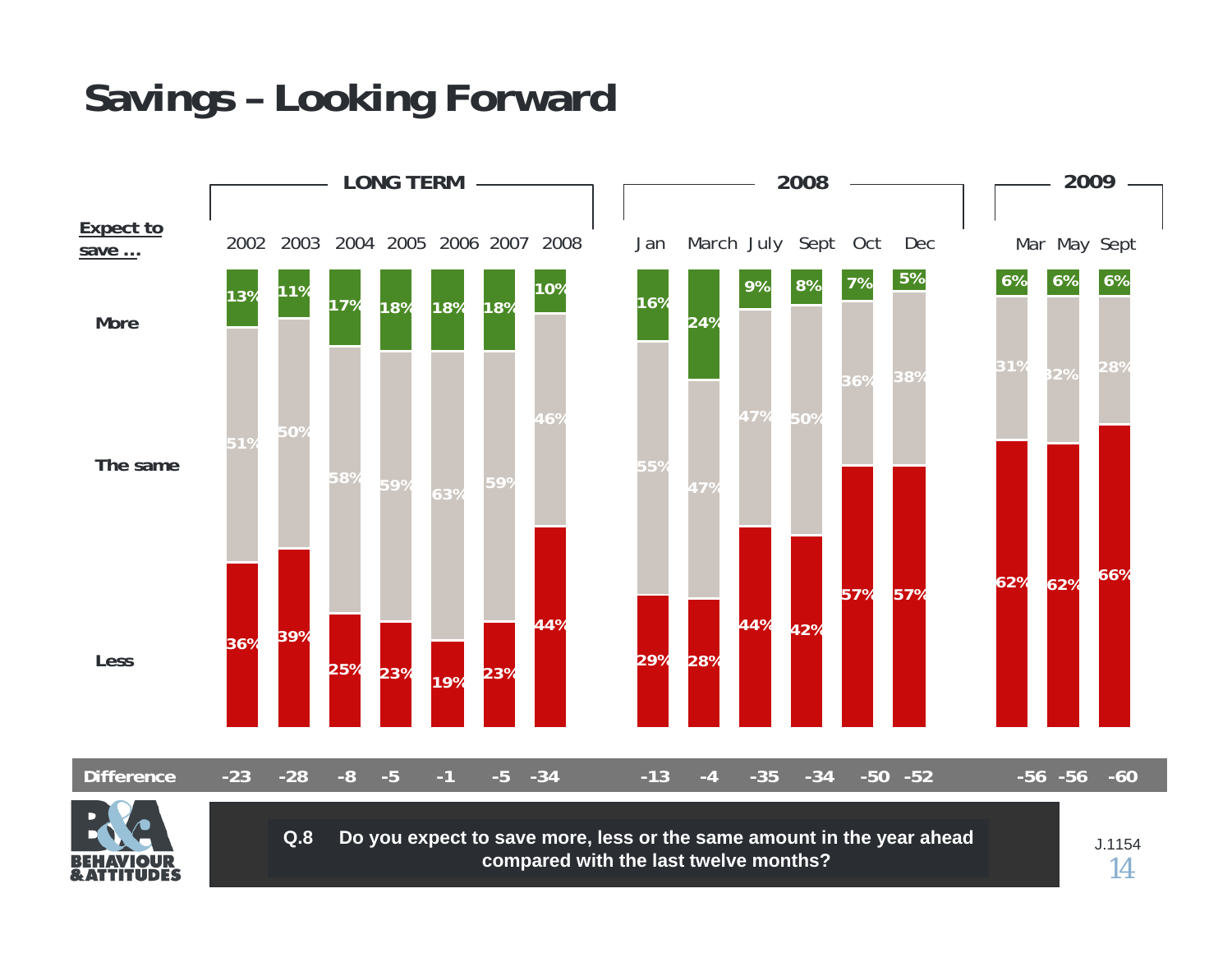## **Balance Of Opinion**

**Expectations in regard to Assets, purchases, and savings**



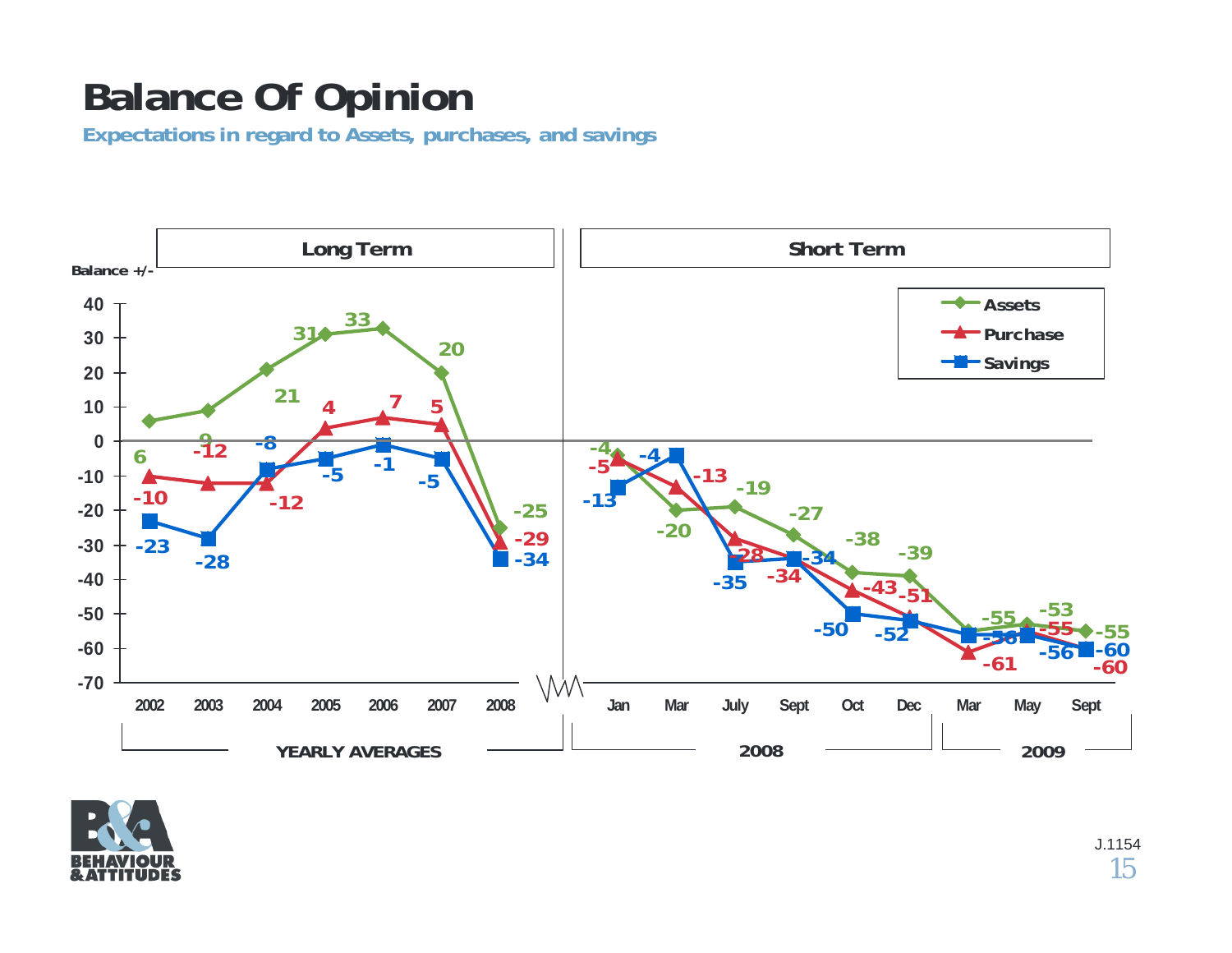## **Job Security Fears Abound**





**While job concern still exists, some clarity perhaps developing**



**Q.9 Are you very, somewhat, not very or not at all concerned that you or someone in your household may lose their job in the next six months?**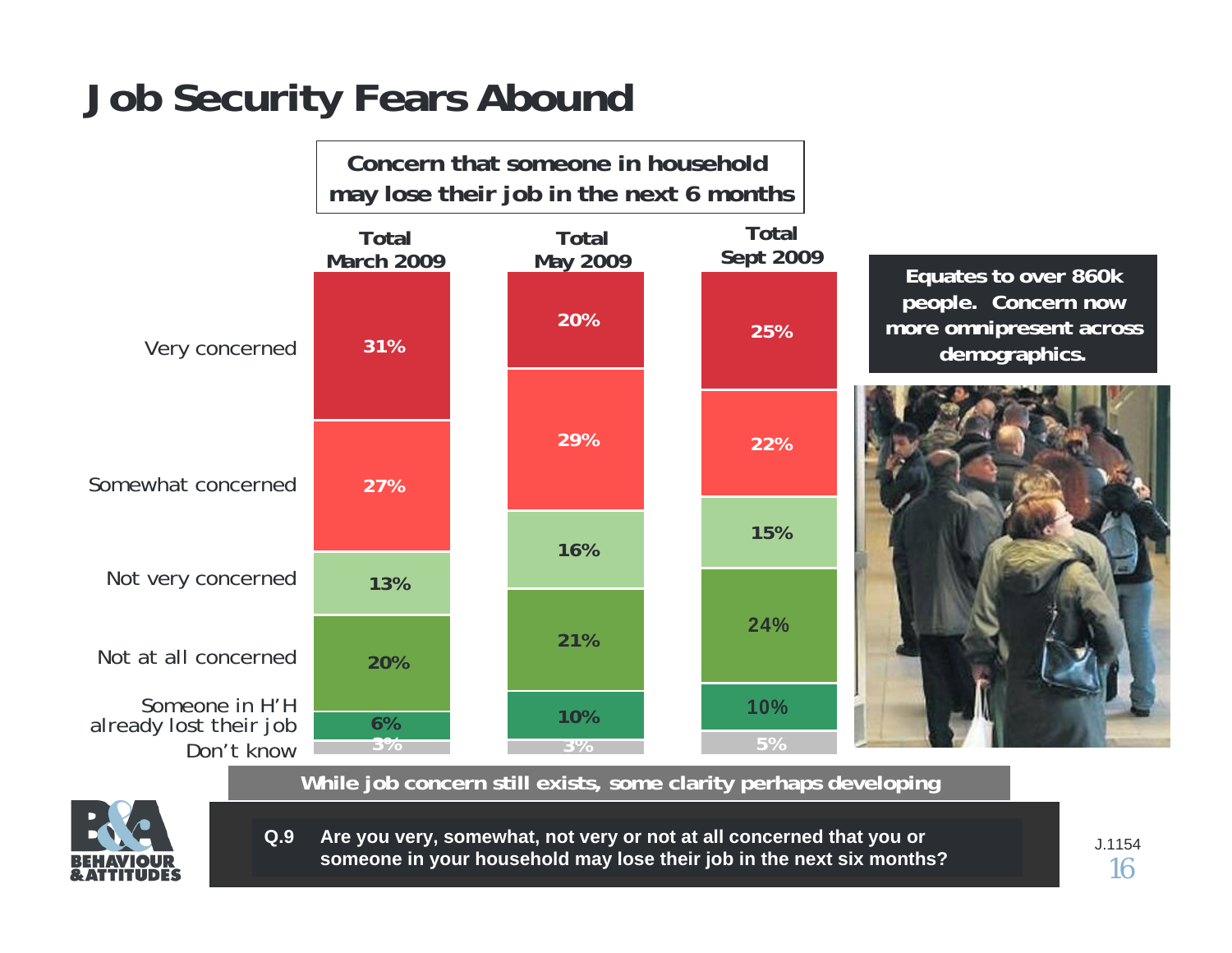## **Are Consumers Coping?**

### **Base: All adults 16+ 1018**

**Compared to a year ago, my household having more difficulty making ends meet**





**Q.10 To what extent do you strongly agree, agree, disagree or strongly disagree with each of the following statements? Compared to a year ago, my household having more difficulty making ends meet**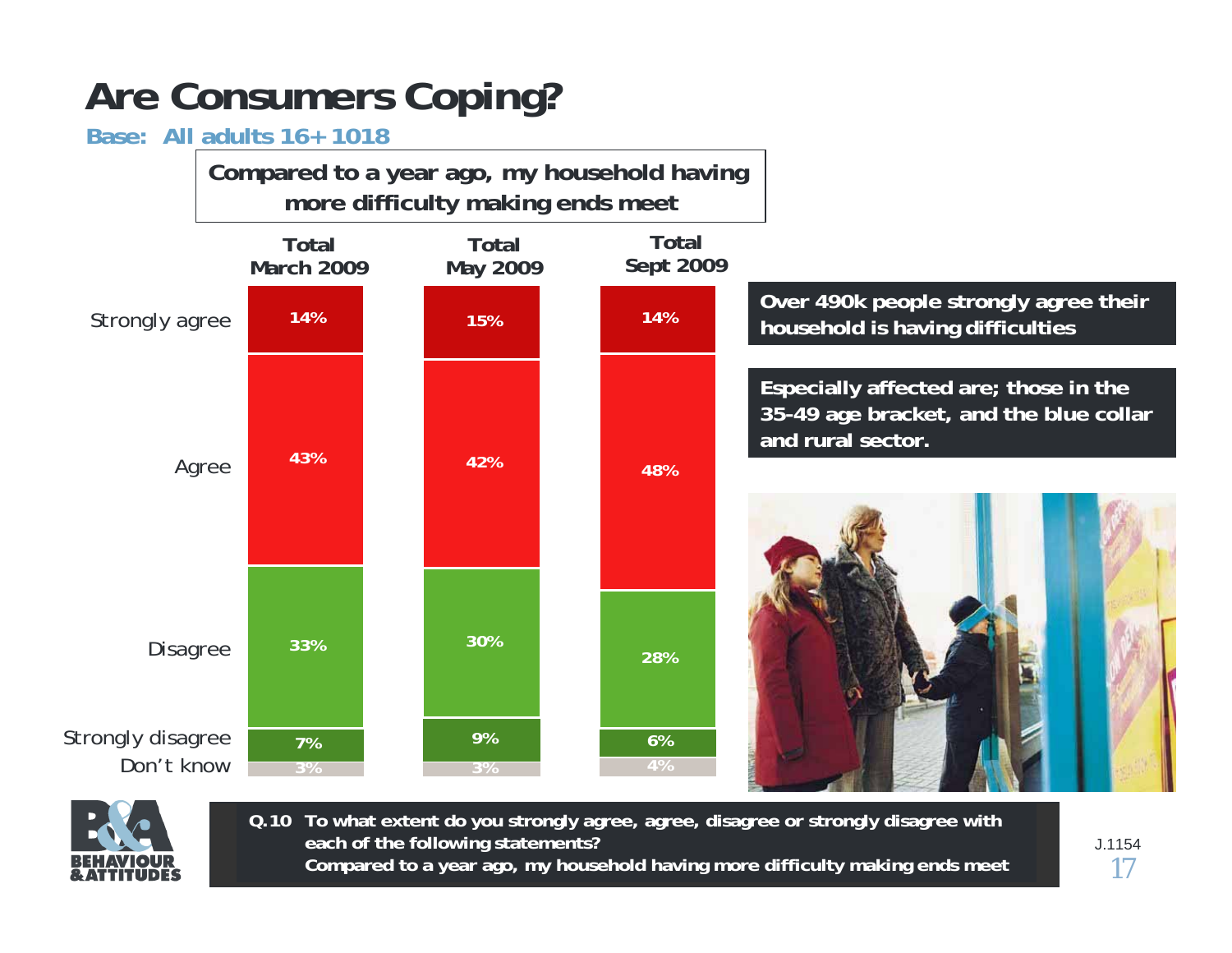### **Extent of Households Struggling to Make Ends Meet Base: All adults 16+ 1018**



**Q.10 To what extent do you strongly agree, agree, disagree or strongly disagree with each of the following statement?**

• **My household is struggling to make ends meet**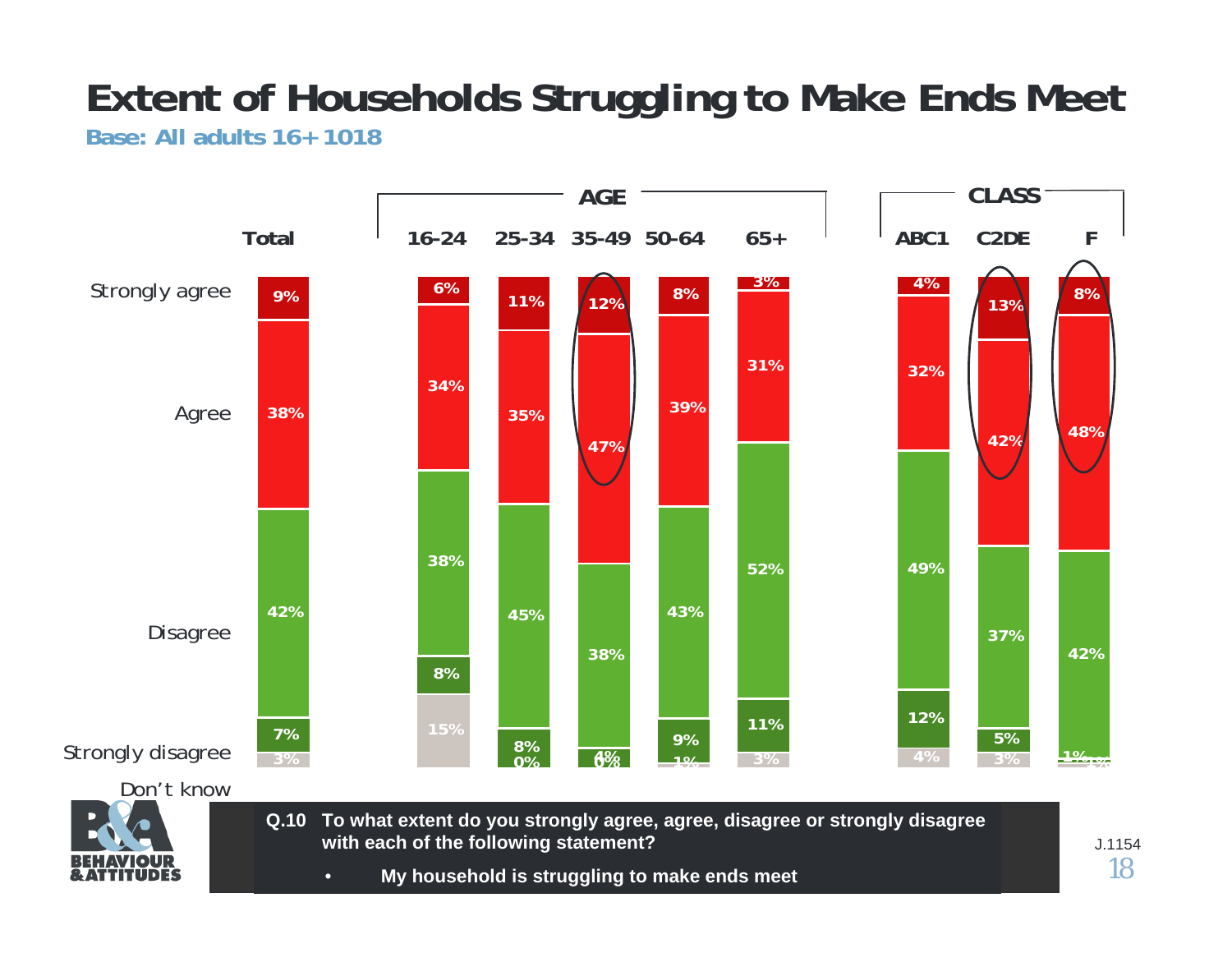# **CSO DATA (latest estimates 2009)**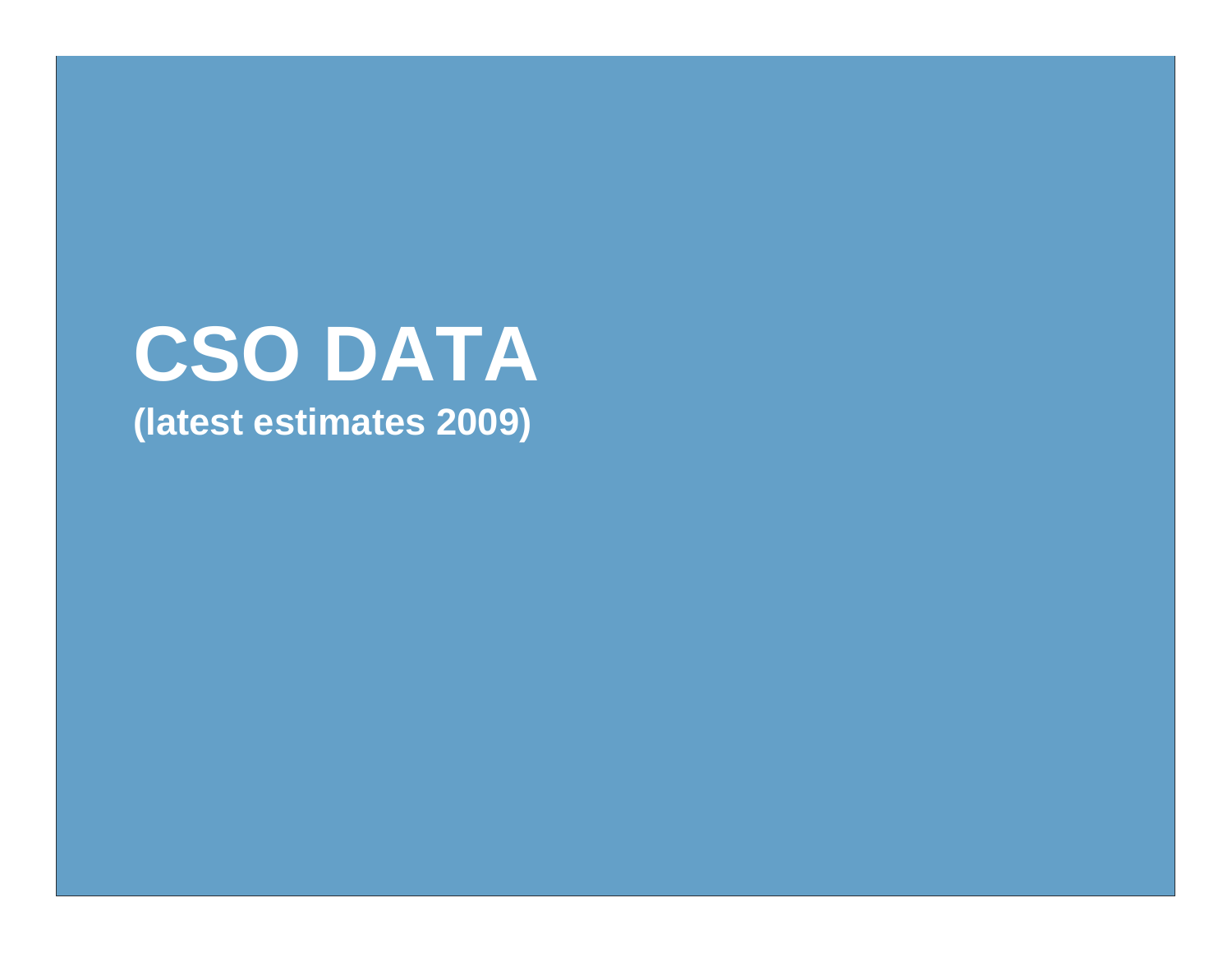## **Quarterly National Accounts Quarter 2 2009 Annual % GNP Change**



The Irish economy continues to contract during the first six months of 2009, but there is evidence that the rate of decline has slowed. Consumer spending (personal consumption of goods and services) in volume **terms was 6.8 p er cent lower in Q2 2009 compared with the same p eriod t he previous year**



**The volume of output of Industry (incl. Construction) decreased by 11.3 per cent in Q2 2009 com pared with Q2 2008. Within this output of the Construction sector fell by 30.8% over the same period. Output of Distribution, Transport & Communications was d own 8.6% while output of Other Services was 2.8% lower in the second quarter of 2009 com pared with the same period of last year.**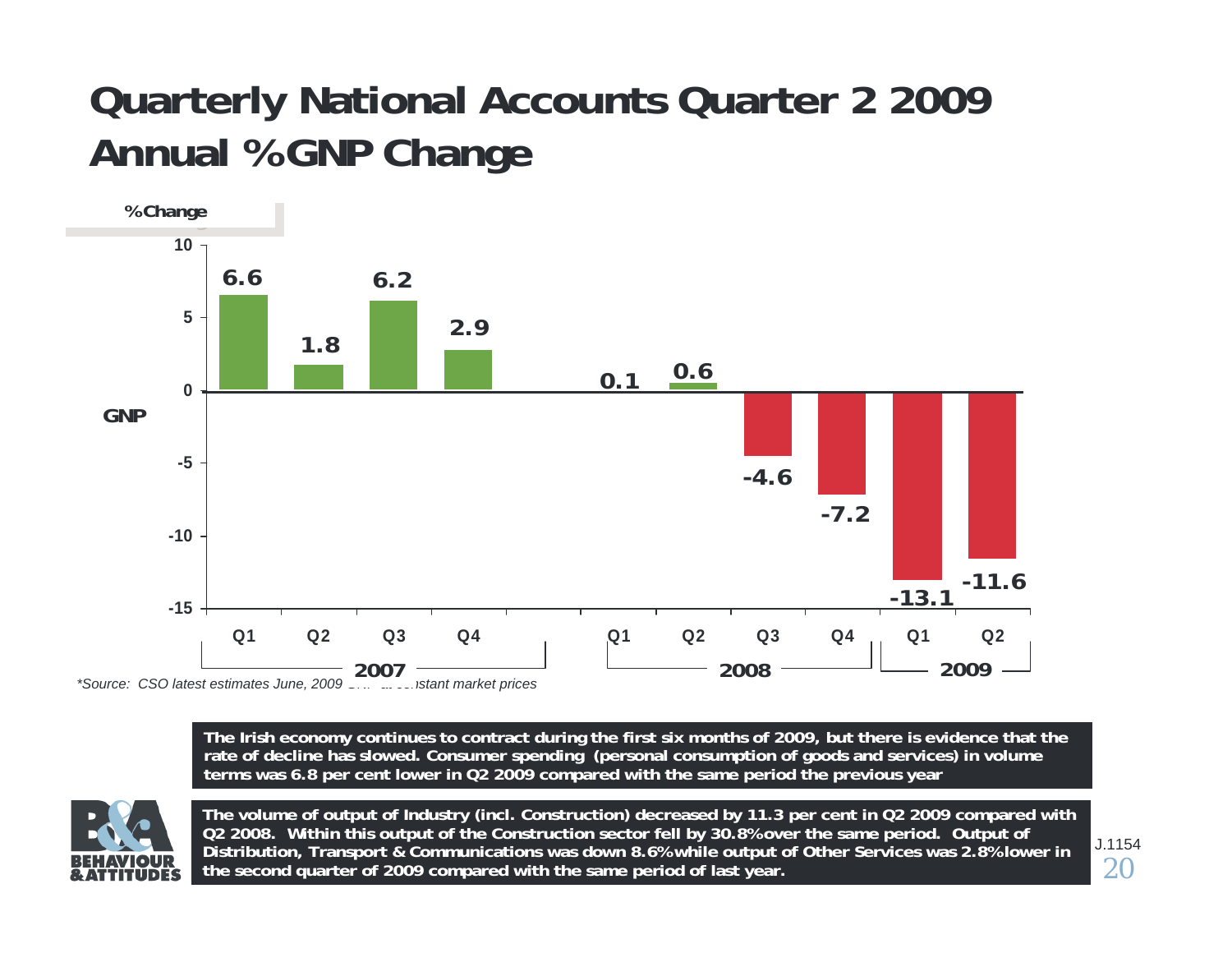## **Value of Retail Sales (Excluding Motor Trade) Seasonally Adjusted Annual % Charge**

**Base: Year 2005 = 100**

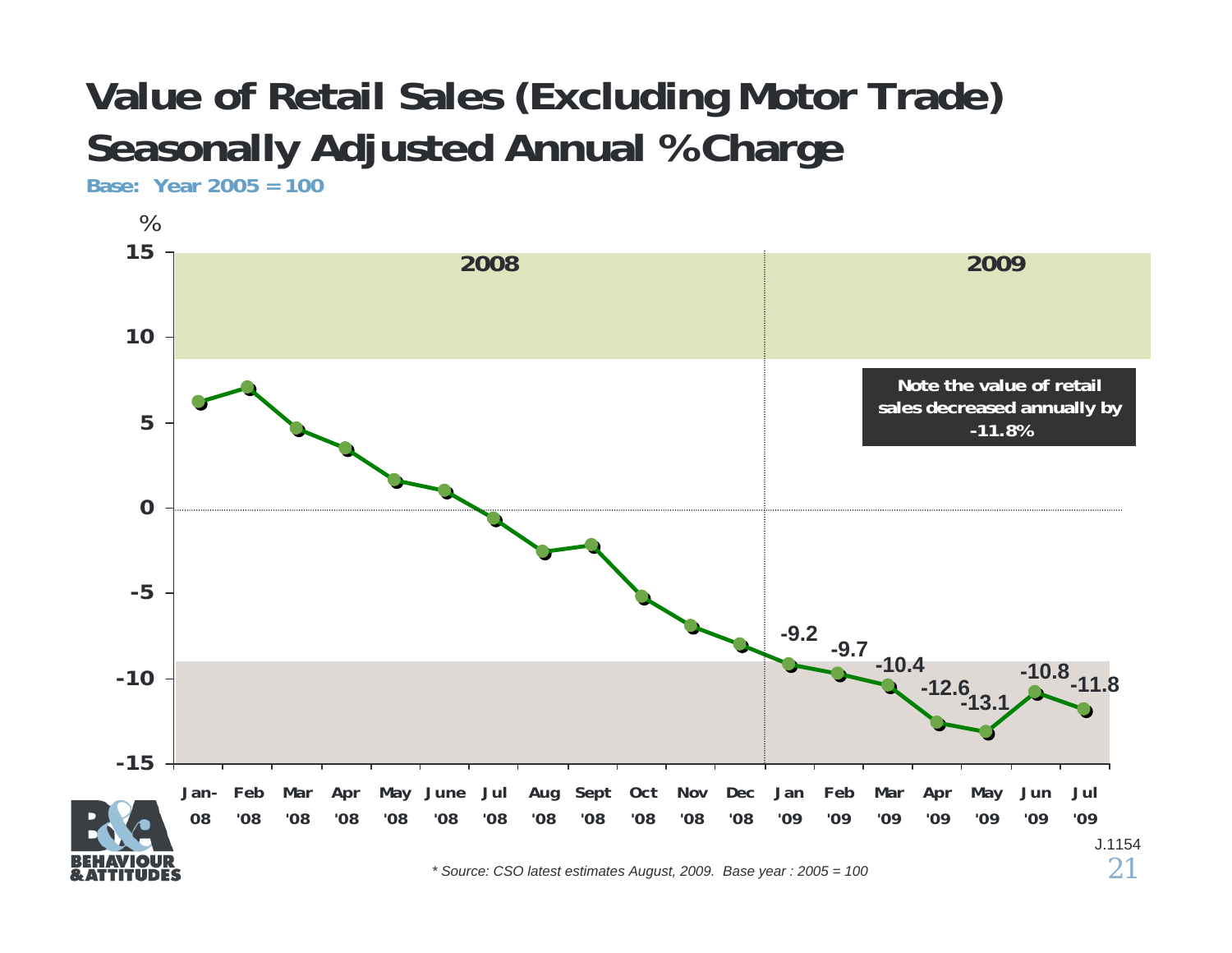## **Volume & Value of Retail Sales**

**(All business combined) 2006-2009 (Index 2005 = 100) Up to July 2009**

**Index**

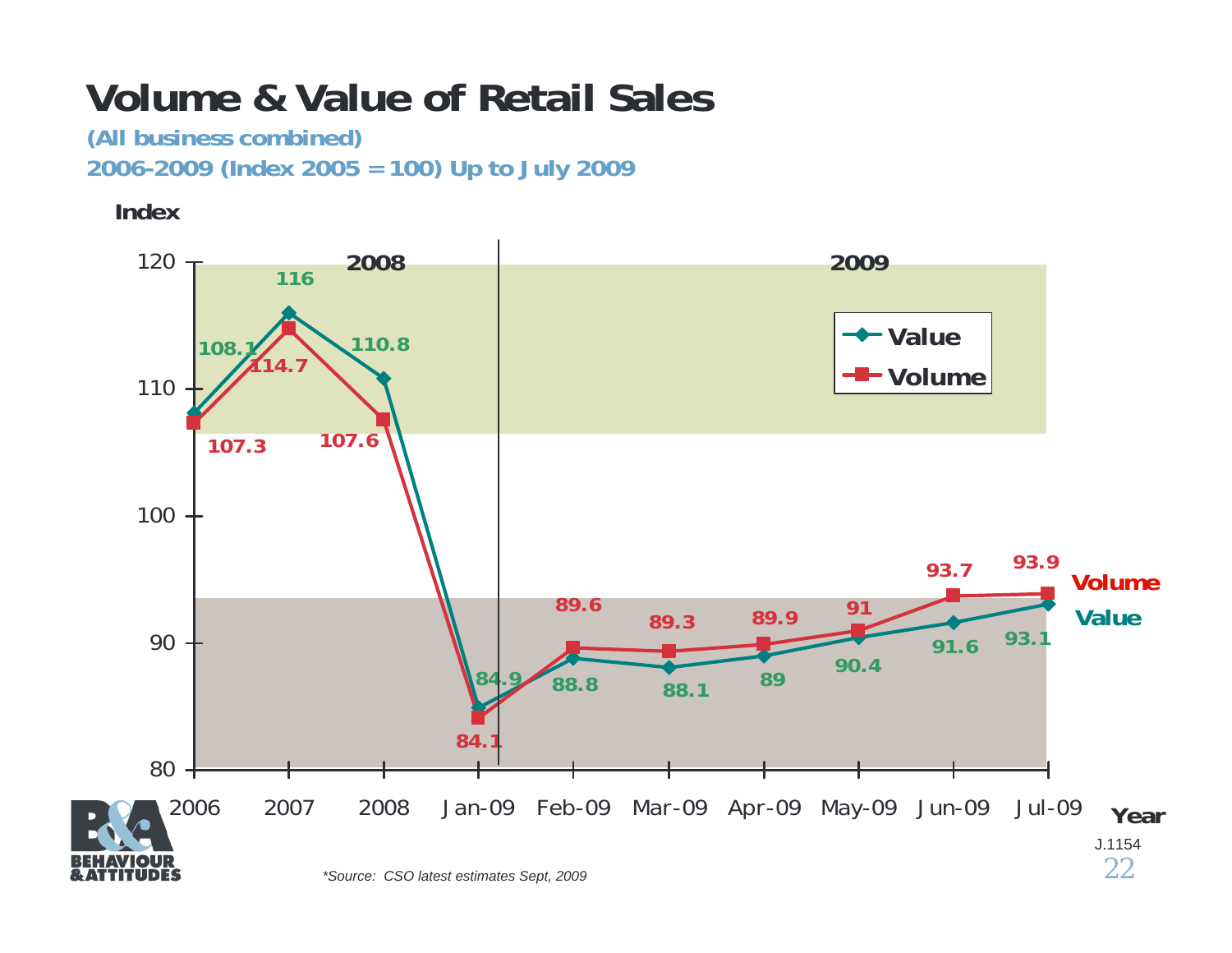## **Rate of Deflation Starting to Stabilise**

**% Annual Change**





**Consumer prices in August 09 increased by 0.4% i n the month, however year-on-year consumer prices declined by -5.9%**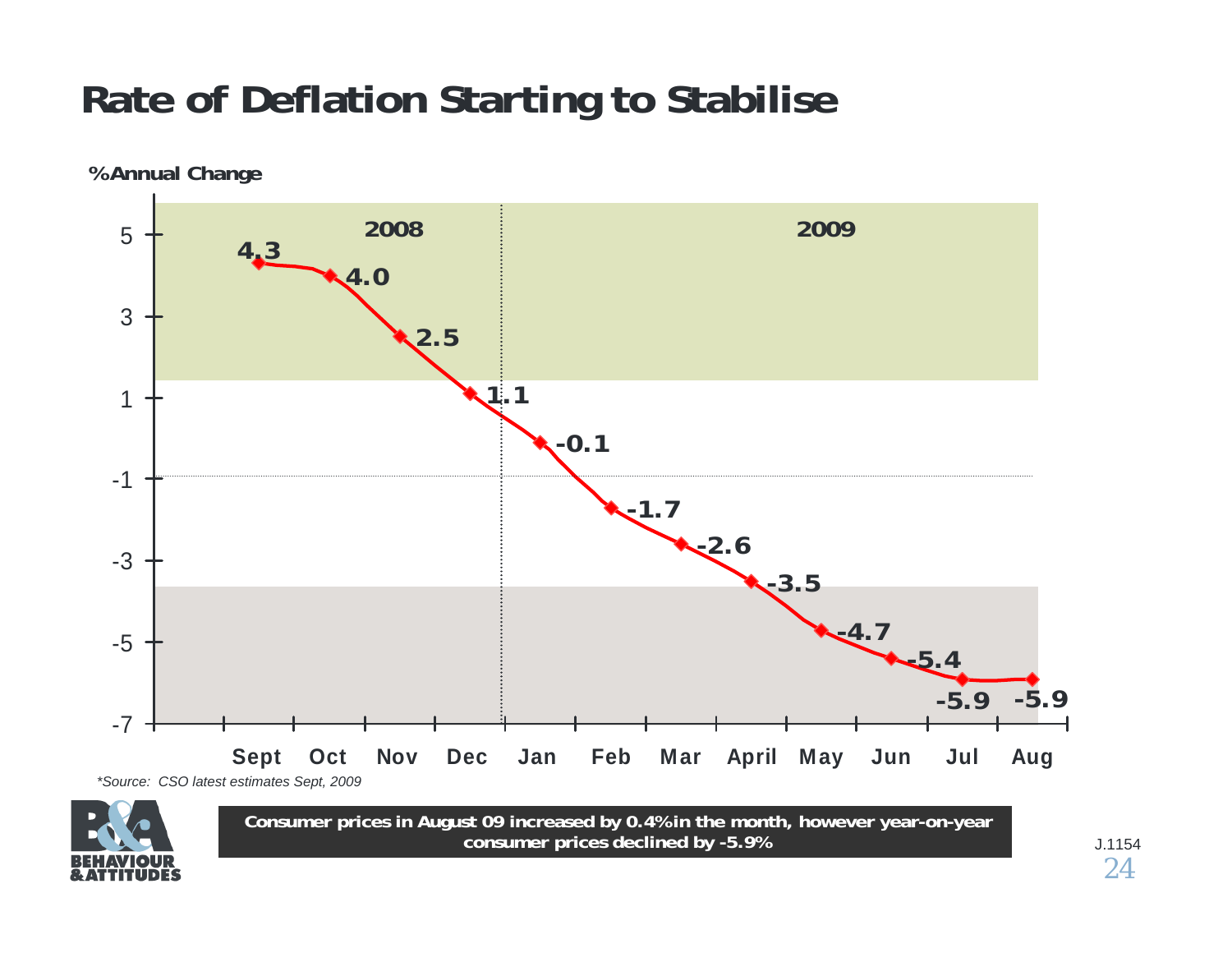## **Comparison of main CPI Groups to the overall CPI Annual % change: Aug 2009**



*Source: CSO Sept 2009*



The most notable changes in the year were decreases in Housing, Water, Electricity, Gas & Other Fuels (-27%), Clothing & Footwear (-13.2%), Food & Non-alcoholic beverages (-4/8%) and Transport (-3.7%). There were increase **6.8% in the year to August, while Goods fell by 5.0%.**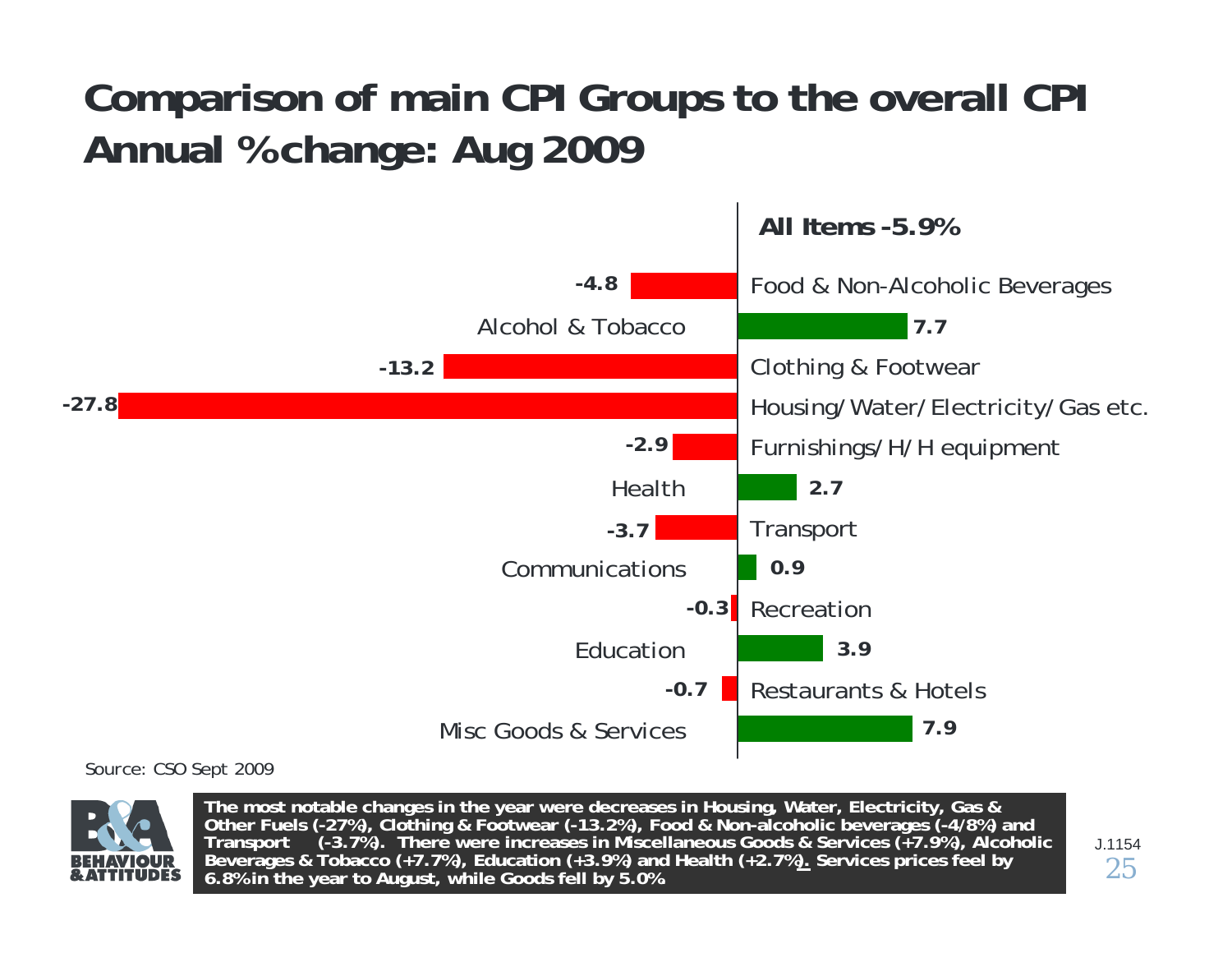## **The monthly CPI in August actually increased (+0.4%)**

- $\bullet$  The most significant monthly price changes were increases in Clothing & Footwear (+3.4%), Housing, Water, Electricity, Gas & Other Fuels (+1.1%) and Transport (+1.1%). There was a decrease in Food & Non-Alcoholic Beverages (-1.0%).
- $\bullet$  The main factors contributing to the monthly change were as follows:
	- ◆ Clothing & Footwear rose due to a recovery in prices following the traditional summer sales.
	- Housing, Water, Electricity, Gas & Other Fuels increased due to higher average mortgage interest repayments. These were partially offset by decreases in private rental charges.
	- 察 Transport rose due to increases in airfares and petrol & diesel prices.
	- ◆ Food & Non-alcoholic Beverages fell due to lower prices across a wide range of food items.

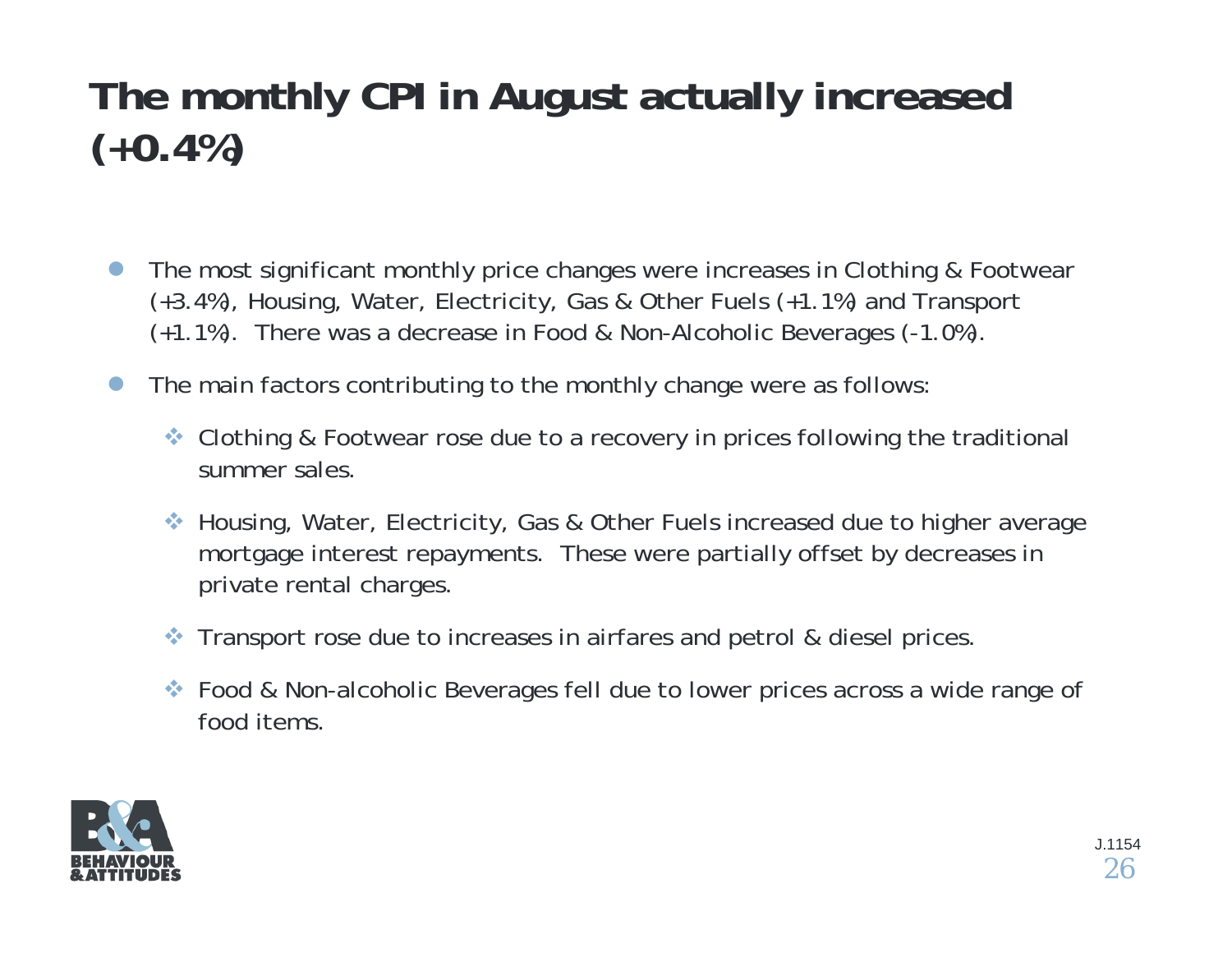## **Unemployment Rates**

**Seasonally adjusted**



**week, etc as does the Live Register**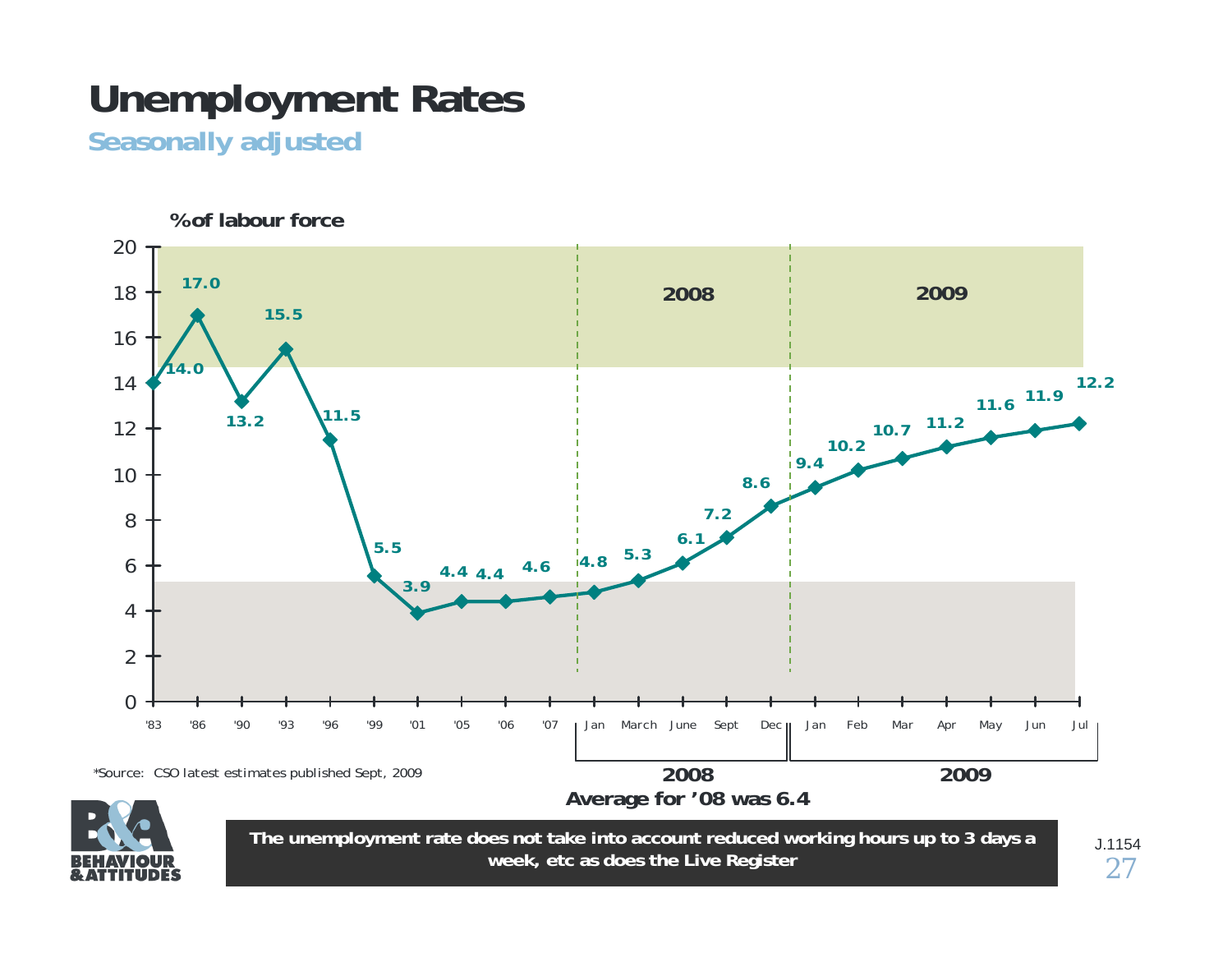## **The Live Register**

### **Seasonally adjusted**





*\* The Live Register is not designed to measure unemployment. It includes part- time work e.g. seasonal & casual workers who work up to 3 days per week*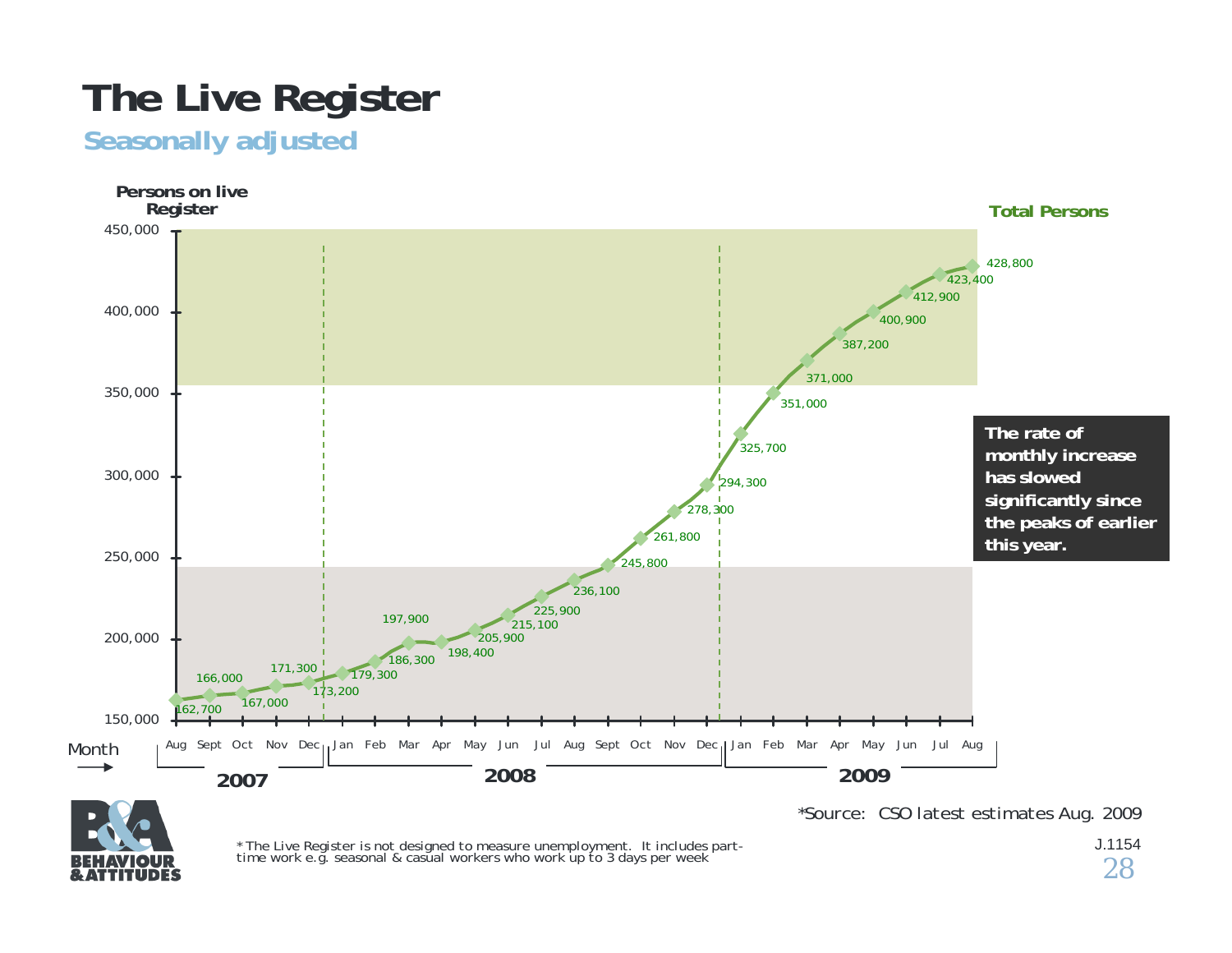### **Euro area unemployment up to 9.5% EU27 up to 9.0% July 2009**



**Ireland has the fifth highest unemployment level (at over 12%).**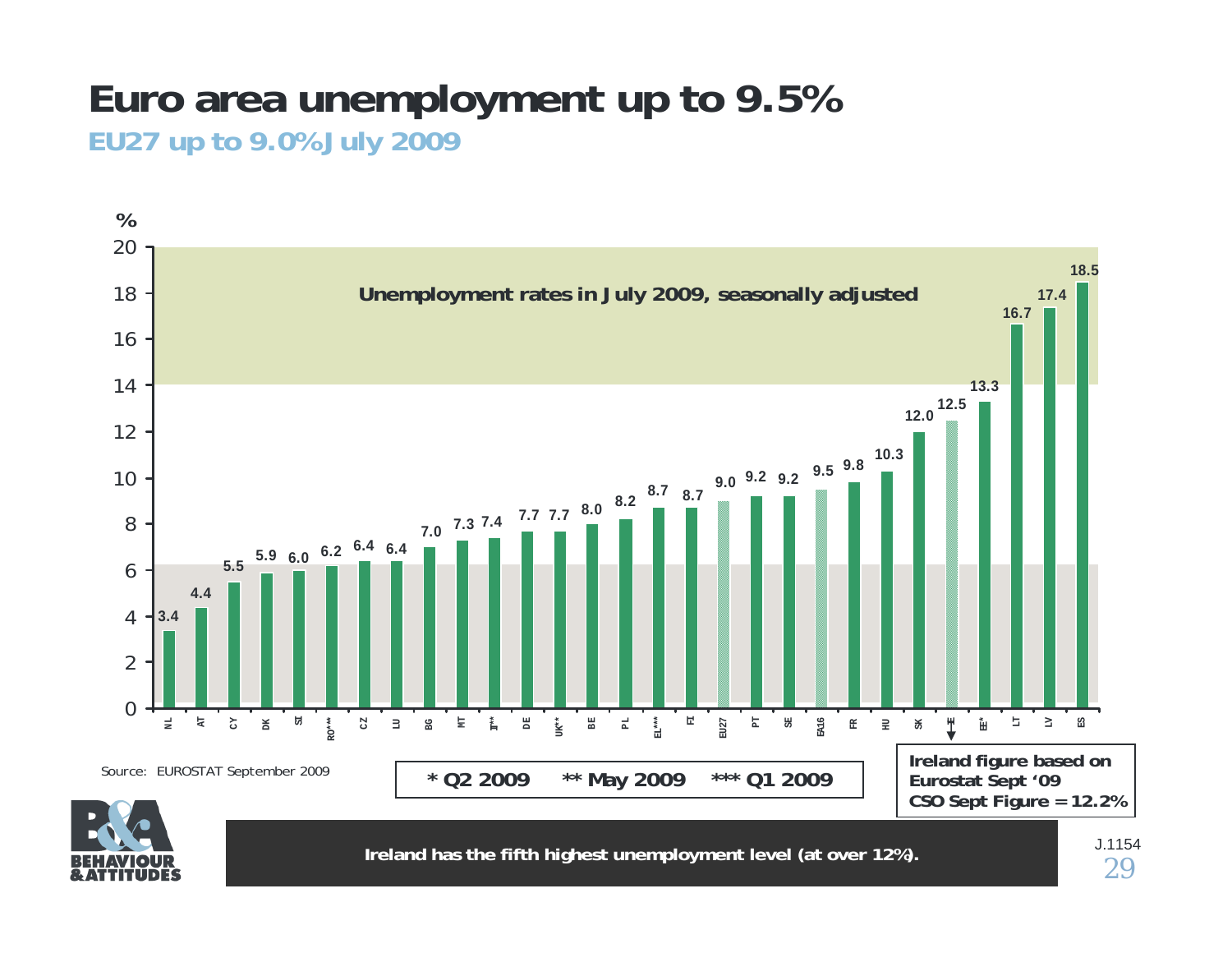## **Seasonally adjusted unemployment rates (%)**

|               |               | Youth (under 25's) |               |               | <b>Males</b><br><b>Females</b> |             |               |               |               |            |               |               |
|---------------|---------------|--------------------|---------------|---------------|--------------------------------|-------------|---------------|---------------|---------------|------------|---------------|---------------|
|               | <b>Jul-08</b> | May-09             | <b>Jun-09</b> | <b>Jul-09</b> | <b>Jul-08</b>                  | May-09      | <b>Jun-09</b> | <b>Jul-09</b> | <b>Jul-08</b> | May-09     | <b>Jun-09</b> | <b>Jul-09</b> |
| EA 16         | 15.4          | 19.4               | 19.6          | 19.7          | 6.9                            | 9.1         | 9.2           | 9.3           | 8.3           | 9.6        | 9.7           | 9.8           |
| <b>EU 27</b>  | 15.4          | 19.5               | 19.7          | 19.8          | 6.6                            | 9.0         | 9.0           | 9.1           | 7.4           | 8.8        | 8.9           | 9.0           |
| BE            | 19.9          | 21.9               | 22.1          | 21.6          | 6.8                            | 7.6         | 7.6           | 7.6           | 7.9           | 8.6        | 8.6           | 8.5           |
| BG            | 12.0          | 14.9               | 15.3          | 15.9          | 5.3                            | 7.0         | 7.2           | 7.6           | 5.6           | 6.2        | 6.3           | 6.4           |
| CZ            | 9.8           | 13.4               | 13.6          | 13.7          | 3.4                            | 5.1         | 5.2           | 5.2           | 5.5           | 7.5        | 7.7           | 7.9           |
| DK            | 7.9           | 11.1               | 11.4          | 11.2          | 2.8                            | 6.4         | 6.6           | 6.4           | 3.7           | 5.3        | 5.5           | 5.4           |
| DE            | 9.6           | 11.0               | 11.1          | 11.2          | 7.3                            | 8.2         | 8.2           | 8.3           | 7.1           | 7.0        | 7.1           | 7.0           |
| EE            | 14.2          | 24.1               | 24.1          |               | 7.3                            | 16.6        | 16.6          |               | 5.6           | 10.1       | 10.1          |               |
| ΙE            | 12.4          | 24.9               | 25.3          | 25.5          | 6.9                            | 14.9        | 15.2          | 15.4          | 4.8           | 8.3        | 8.4           | 8.8           |
| EL            | 21.9          | $24.2*$            | $\sim 1$      |               | 5.0                            | $6.2*$      | $\cdot$       | ÷             | 11.2          | $12.3*$    | $\sim 1$      |               |
| ES            | 25.0          | 37.0               | 37.5          | 38.4          | 10.3                           | 17.5        | 17.8          | 18.1          | 12.9          | 18.4       | 18.7          | 19.0          |
| <b>FR</b>     | 19.3          | 23.8               | 24.0          | 24.2          | 7.3                            | 9.0         | 9.1           | 9.2           | 8.3           | 9.9        | 10.1          | 10.4          |
| IT.           | 21.3          | $24.9*$            |               |               | 5.6                            | $6.2*$      |               |               | 8.5           | $9.0*$     |               |               |
| CY            | 9.0           | 12.6               | 12.6          |               | 3.0                            | 5.2         | 5.4           | 5.5           | 4.3           | 5.4        | 5.5           | 5.5           |
| LV            | 13.0          | 29.2               | 29.2          |               | 6.9                            | 20.3        | 21.1          | 21.1          | 6.8           | 12.4       | 13.1          | 13.7          |
| LT            | 14.9          | 30.9               | 30.9          |               | 6.3                            | 18.0        | 20.0          | 21.9          | 5.4           | 10.5       | 11.0          | 11.2          |
| LU            | 17.0          | 20.0               | 20.3          | 20.5          | 4.2                            | 5.8         | 5.9           | 6.0           | 5.9           | 6.5        | 6.7           | 6.8           |
| HU            | 19.9          | 27.0               | 26.6          | 25.8          | 7.7                            | 10.4        | 10.5          | 10.7          | 7.9           | 10.0       | 10.0          | 9.9           |
| MT            | 12.2          | 14.9               | 15.1          | 15.1          | 5.6                            | 6.7         | 6.8           | 6.8           | 6.5           | $8.0\,$    | 8.2           | 8.1           |
| $\sf NL$      | 5.3           | 6.3                | 6.5           | 6.6           | 2.5                            | 3.2         | 3.2           | 3.3           | 3.0           | 3.3        | 3.4           | 3.5           |
| AT            | 7.3           | 8.3                | 8.3           | 8.2           | 3.5                            | 4.4         | 4.5           | 4.5           | 3.9           | 4.3        | 4.3           | 4.3           |
| PL            | 16.6          | 19.6               | 19.8          | 19.8          | 6.1                            | 7.6         | 7.7           | 7.8           | 7.9           | 8.9        | 8.8           | 8.6           |
| PT            | 16.7          | 19.8               | 19.5          | 18.9          | 6.7                            | 8.9         | 8.9           | 8.8           | 9.1           | 9.6        | 9.6           | 9.6           |
| <b>RO</b>     | 18.6          | $19.6*$            |               |               | 6.6                            | $7.1*$      |               |               | 4.7           | $5.0*$     |               |               |
| SI            | 10.2          | 16.0               | 16.0          |               | 4.0                            | 6.1         | 6.2           | 6.1           | 4.8           | 5.8        | 6.0           | 6.0           |
| SK            | 19.0          | 25.0               | 25.5          | 26.0          | 8.1                            | 10.4        | 10.7          | 11.0          | 10.6          | 12.5       | 12.9          | 13.2          |
| FI.           | 16.5          | 21.5               | 22.1          | 22.6          | 6.1                            | 9.1         | 9.4           | 9.7           | 6.7           | 7.4        | 7.6           | 7.7           |
| <b>SE</b>     | 17.7          | 26.2               | 26.8          | 27.3          | 5.4                            | 8.8         | 9.1           | 9.4           | 6.1           | 8.4        | 8.7           | 8.9           |
| UK            | 15.0          | 19.2               |               |               | 6.2                            | 8.8         |               |               | 5.1           | 6.5        |               |               |
| NO<br>US      | 6.9<br>13.5   | 9.0<br>17.3        | 17.8          | 17.8          | 2.5<br>6.2                     | 3.3<br>10.5 |               | 10.5          | 2.2<br>5.3    | 2.9<br>8.0 | 8.3           | 8.1           |
| $\mathsf{JP}$ |               |                    |               |               |                                | 5.5         | 10.6<br>5.7   | 6.1           | 4.0           | 4.9        | 5.0           | 5.1           |
|               |               |                    |               |               | 4.1                            |             |               |               |               |            |               |               |



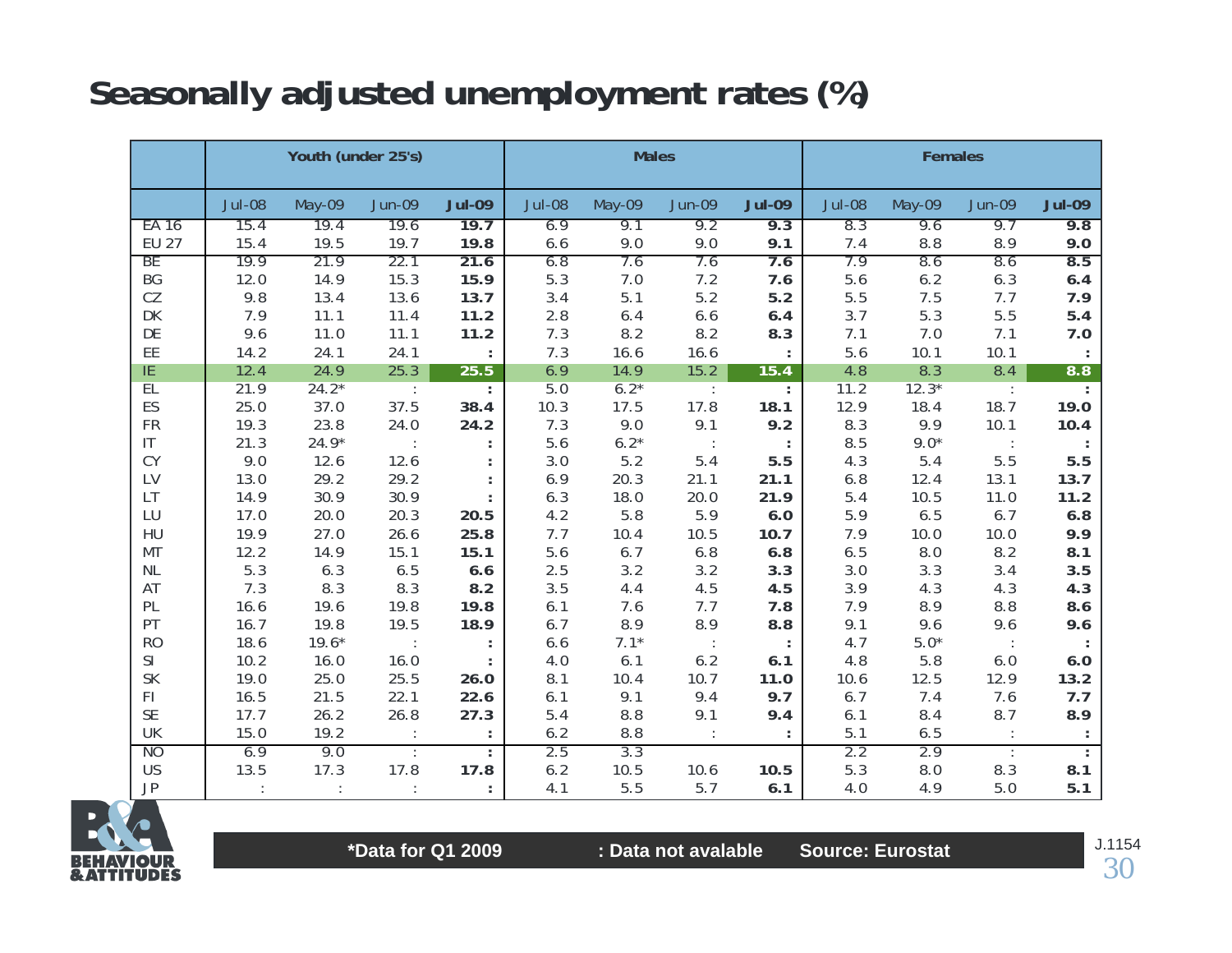# **APPENDICES The Questionnaire**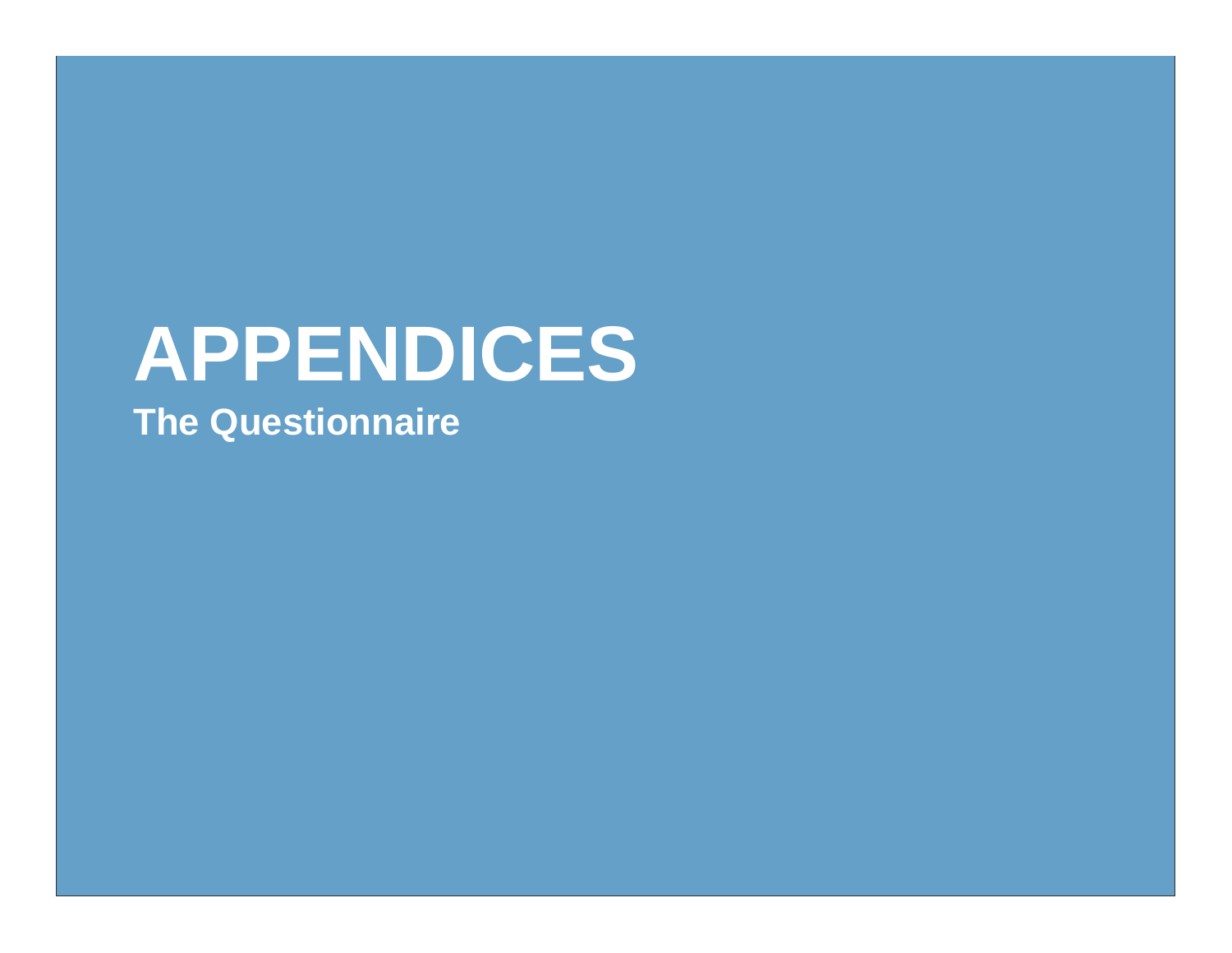#### **ASK ALL RESPONDENTS 16 YEARS +**

- Q.1 Thinking about the economy as a whole, do you think that the country is better off, worse off, or about the same as last year?
- Q.2 And what about the coming year, do you think that the country will be better off, worse off or about the same as this year?
- Q.3 Do you yourself feel better off financially, worse off financially or about the same compared to last year?
- Q.4 In terms of your own economic well-being over the year ahead, are you more confident, less confident or is your confidence about the same as last year?
- Q.5 Do you expect your income in the next year, after inflation and taxes, to be higher, lower or the same as in the last twelve months?
- Q.6 Do you expect your assets (your house, shares, pension entitlements, savings) In the next year to be higher, lower or the same as in the past year? **PROBE:** A lot or a little



| Better off<br>Worse off | 1<br>2<br>3              |
|-------------------------|--------------------------|
| The same                |                          |
| Better off              | 1                        |
| Worse off               | 2                        |
| The same                | 3                        |
| Better off              | 1                        |
| Worse off               | 2                        |
| The same                | 3                        |
| More confident          | $\overline{1}$           |
| Less confident          | 2                        |
| No change               | 3                        |
| Higher                  | 1                        |
| Lower                   | 2                        |
| The same                | 3                        |
| A lot higher            | 1                        |
| A little higher         | 2                        |
| No change               | 3                        |
| A little lower          | $\overline{\mathcal{A}}$ |
| A lot lower             | 5                        |